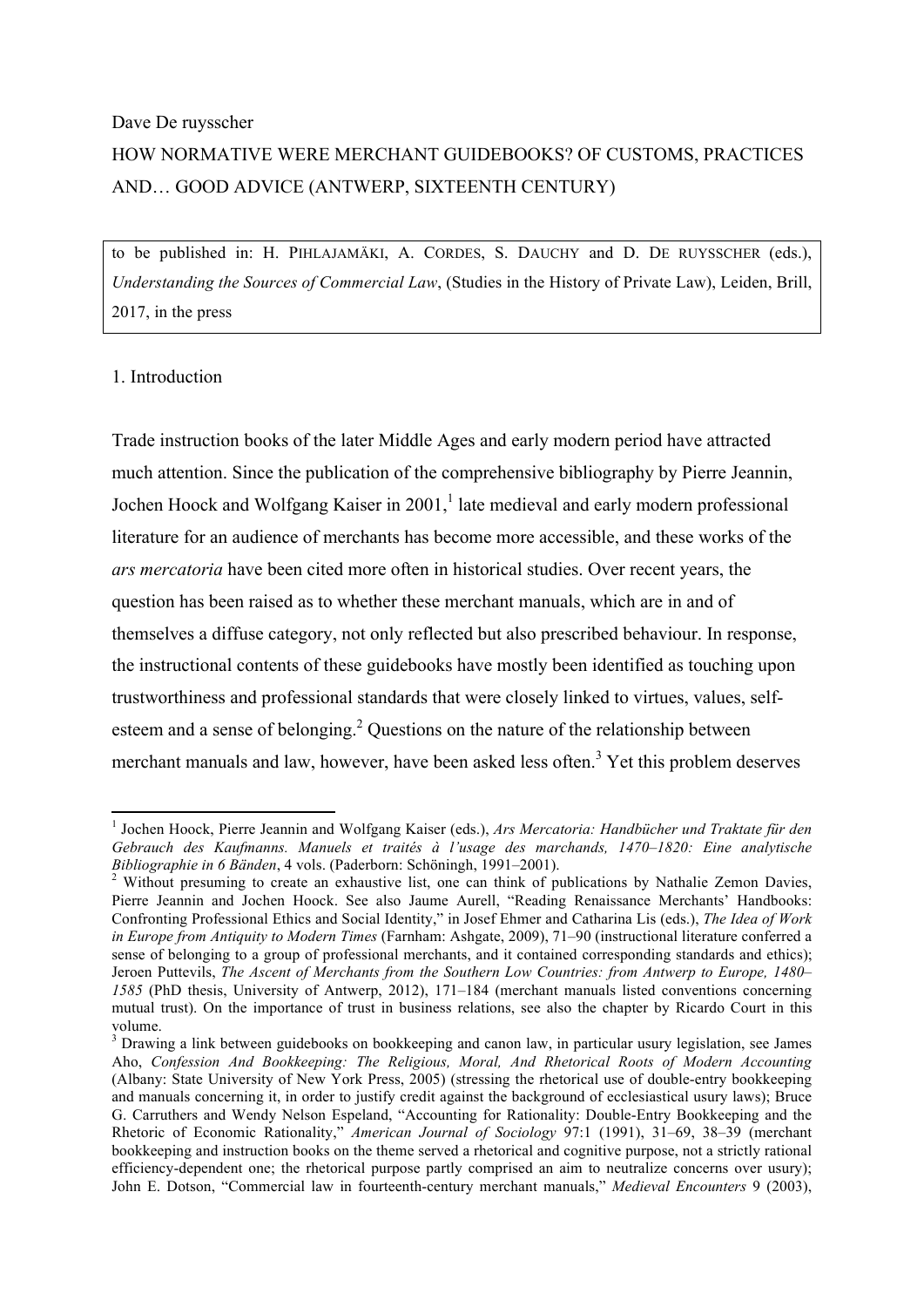more attention. The nature of norms in late medieval and early modern commerce is still very much debated among economic and legal historians. A keen but implicit point in the discussions is the dividing line between practices and (facilitating and restricting) institutions, among them legal norms.<sup>4</sup> As the following pages will illustrate, merchant guidebooks constitute an indispensable aid for shedding more light on this problem. They were written for a merchant audience, and they highlighted constraints of different types. However, legal historians must handle trade instruction books with care because often they cannot be considered a historical source for mercantile practices or commercial law.

This chapter will assess to what extent *ars mercatoria*-literature contained normative wording, defined in what follows as imposing or structuring conduct. In addition, it will analyse whether such phrasing was based on customs, $<sup>5</sup>$  standard forms of contract, and rules</sup> of official law (i.e. legislation or norms imposed through the verdicts of courts). Furthermore, it will examine whether the publication of merchant manuals containing instructions was controlled or solicited by authorities. In search for answers, this chapter focuses on the case of sixteenth-century Antwerp, where many mercantile guidebooks were published and where municipal law was frequently adapted in order to make it fit with contracts that were in use among merchants.

### 2. Trade-orientated Guidebooks in Sixteenth-Century Antwerp

<u> 1989 - Andrea Santa Alemania, amerikana amerikana amerikana amerikana amerikana amerikana amerikana amerikan</u>

<sup>204–213 (</sup>merchant guidebooks lacked information on official law, even though the data included referred to a legal framework). Other authors relate early modern *ars mercatoria*-literature to legislation, customs and academic law: Emily Kadens, "The Myth of the Customary Law Merchant," *Texas Law Review* 90 (2012), 1153–1206, 1171–1173 (pointing at the virtual absence of customs and other rules in merchant handbooks); Francesca Trivellato, *The Familiarity of Strangers: The Sephardic Diaspora, Livorno, and Cross-Cultural Trade in the Early Modern Period* (New Haven: Yale University Press, 2009), 153–177 (merchant manuals gradually interacted with academic doctrine with respect to the evidential value of business correspondence).

<sup>4</sup> The literature on the subject is abundant. Some excellent appraisals can be found in Albrecht Cordes, "À la recherche d'une Lex mercatoria au Moyen Âge," in Otto G. Oexle and Pierre Monnet (eds.), *Stadt und Recht im Mittelalter*: *La ville et le droit au Moyen Âge* (Göttingen: Vandenhoeck & Ruprecht, 2003), 117–132; Kadens, "The Myth," 1153–1206; Karl O. Scherner, "Lex mercatoria – Realität, Geschichtsbild oder Vision," *Zeitschrift* 

*der Savigny-Stiftung für Rechtsgeschichte. Germanistische Abteilung 118 (2001), 148–167.* <sup>5</sup> For the remainder of the text, the term 'custom' is understood to mean a repeated practice or convention based on a normative belief within a group of persons. This definition conforms with the early modern definition of *consuetudo*, which jurists construed as consisting of *usus* (a durable practice) and *tacitus consensus* (implied consent as to its normativity). In the sixteenth century, a *consuetudo* was legally binding if it was reasonable and not explicitly prohibited in legislation. See Roy Garré, *Consuetudo: Das Gewohnheitsrecht in der Rechtsquellen- und Methodenlehre des späten ius commune in Italien (16.–18. Jahrhundert)* (Frankfurt am Main: Vittorio Klostermann, 2005), 66–72, 145–60; Kadens, "The Myth," 1163–1166.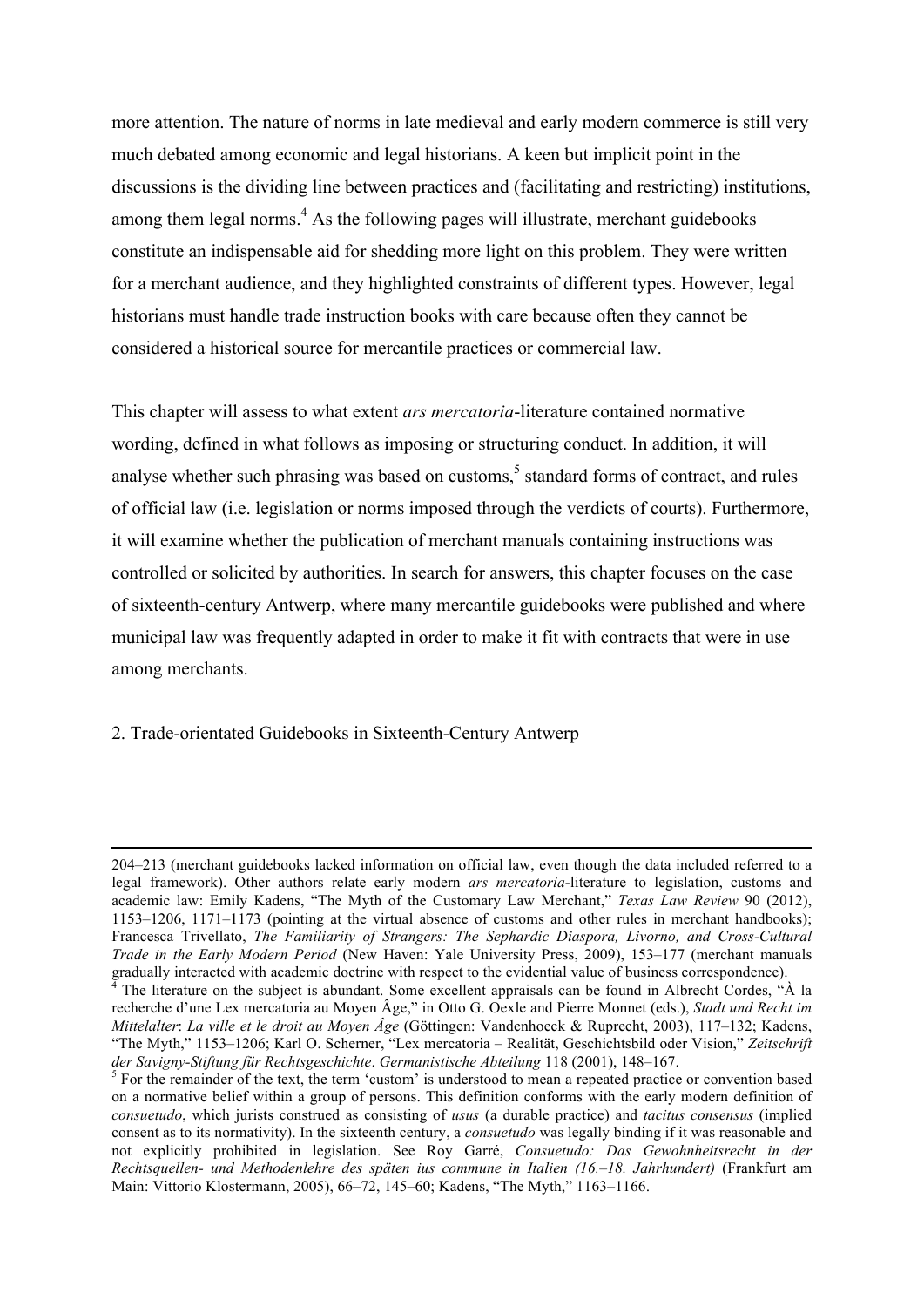Between 1490 and 1600, no less than 103 *ars mercatoria*-manuals rolled off the printing presses in Antwerp. In this period, this production made the city the second-largest centre for such editions, closely following Venice (136) and well ahead of Frankfurt (76). The majority of the Antwerp merchant books were published after 1540, when Antwerp was experiencing its heyday as a leading commercial metropolis of the West, until its Golden Age ended around 1565. Antwerp printers such as Simon Cock and Jan van Waesberghe produced several guidebooks, even though it would be an exaggeration to consider them publishers specializing in this genre. The majority of the merchant manuals published in Antwerp between 1490 and 1600 dealt with letter writing and translation (30.77%): they were dictionaries and books containing common phrases in several languages. Other popular subjects were coins and currencies (20.39%), and mathematics and bookkeeping (25.96%).<sup>6</sup> Apart from some printed versions of princely laws regarding marine insurance, which were brought onto the market for more than just merchant use,<sup>7</sup> there were virtually no other publications on the subjects of official law or merchants' customs. Some treatises contained summaries of academic or imperial (German) law, but their purported audience was clearly not a mercantile one.<sup>8</sup> Moreover, municipal law that was imposed by the Antwerp government was almost never printed. Occasionally, municipal bylaws were issued in print, but they did not concern topics of commerce.<sup>9</sup> The first printed edition of Antwerp municipal law containing chapters on mercantile contracts dates from 1582,<sup>10</sup> long after Antwerp's glory had passed.

The numbers mentioned above only relate to published guidebooks, which were also called *manuali*. However, there were also private instructional books, read within the circle of one

<sup>6</sup> Puttevils, "The Ascent of Merchants," 175.

<sup>&</sup>lt;sup>7</sup> A Dutch version of the princely ordinance of October 31, 1563 was printed by Willem Silvius and Willem van Parys. Dutch and French versions of the princely statute of October 11, 1570 and of January 20, 1571 were printed by Christopher Plantin. See Henry L.V. De Groote, *De zeeassurantie te Antwerpen en te Brugge in de zestiende eeuw* (Antwerp: Marine Academie, 1975), 29–30. <sup>8</sup> In 1560, Simon Cock published *Den Spieghele der Recht: uut den natuerlijcken, bescrevenen, gheestelijcken,* 

*wereltlij*cken*, ende anderen ghebruyckelycken rechten …*, which was a translation of Justin Göbler's *Der Rechten Spiegel*, which had been published in Frankfurt in 1552. In 1556, Cock had also issued *Keyserlycke statuten, ordinantien, costumen, en ghewoonten, ende bisonder elcker stadt rechten, principalijck den keyserlijcken landen aengaende*, which was a translation of Göbler's *Keyserlicher und des h. Reichs rechten* (Frankfurt, 1552). In the introduction of both works, Cock stressed that the books were intended for administrators and judges. Their content as to mercantile issues is minimal.<br><sup>9</sup> Bylaws concerning procedure in the Municipal Court were regularly printed; the most important are those

dating from March 1565 (ns) and May 1576.

<sup>10</sup> *Rechten, ende costumen van Antwerpen* (Antwerp, 1582).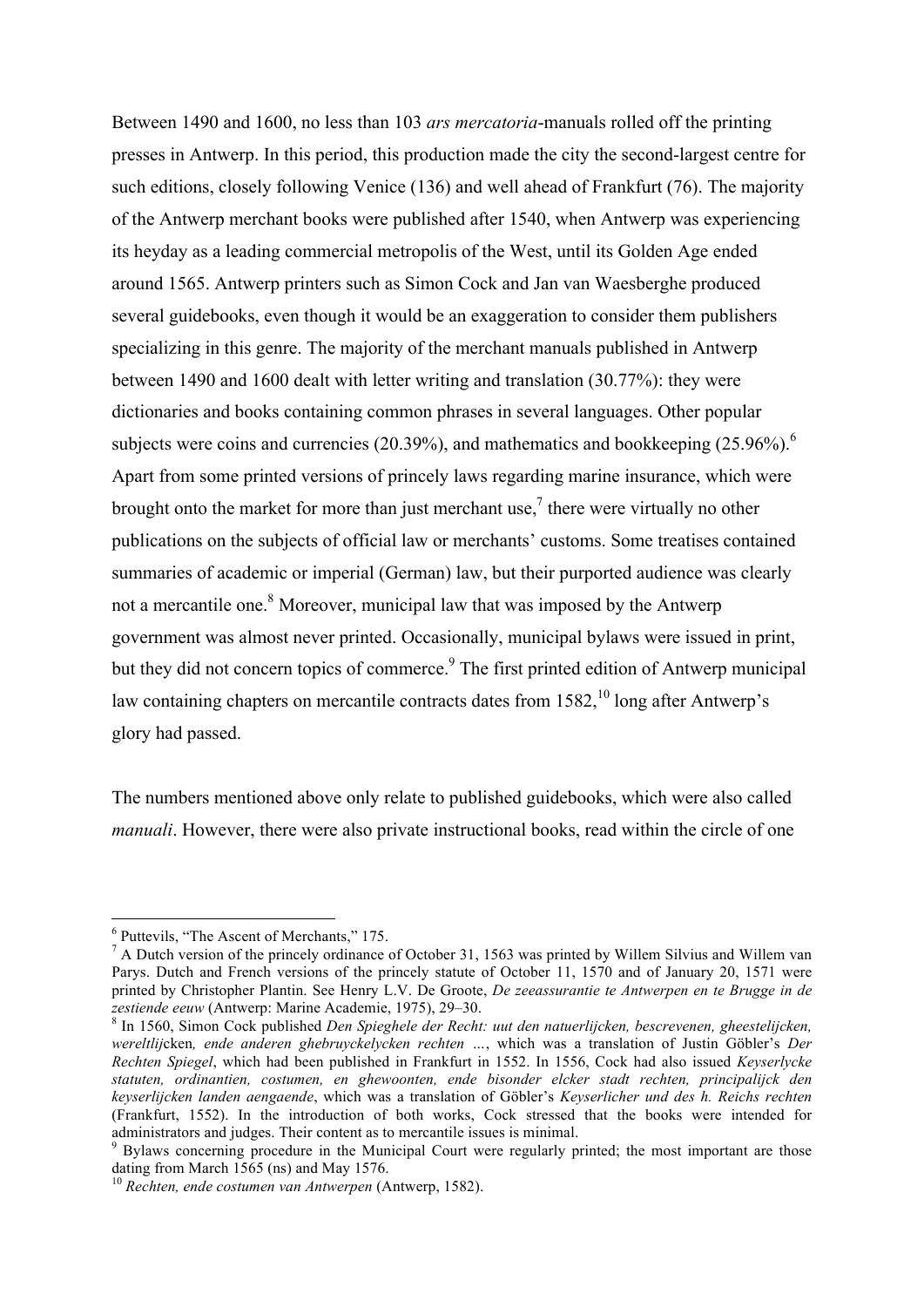family or firm only. For this genre, the term *zibaldoni* is often used.<sup>11</sup> An example of a *zibaldone* was the *Regula transporti* by Willem van der Lare. It was most probably written in the early 1530s. Parts of it reflect commercial dealings of the 1520s; others were meant to be advice and guidelines for trade. Those latter sections might additionally consist of excerpted fragments from older, unknown manuals. The *Regula transporti* lists information on weights, currencies and taxes in diverse locations, as well as warnings on trading costs.12 Comparable manuals were still common in the seventeenth century. Treatises of this type were read among the staff and partners of large firms, and in particular by trainees.<sup>13</sup> As such, *zibaldoni* and *manuali* may yield further information about which rules, applied in the Antwerp market, their authors thought it necessary to provide. The rest of this chapter will focus primarily on these *manuali*, in order to answer the third of the aforementioned research questions, namely, that concerning the influence of authorities on the contents of locally printed *ars mercatoria*literature.

## 3. Did Merchant Manuals Stipulate Legal Requirements? The Example of Jan Ympyn's *Nieuwe Instructie*

With regard to intersections between municipal law and the prescriptive content of instructional books, a recent thesis on the functionality of bookkeeping manuals of the later fifteenth and in the sixteenth centuries, in Antwerp and elsewhere, is important. In 2013, Oscar Gelderblom argued that in these periods, handbooks on accounting not only facilitated the application of double-entry bookkeeping, but they also had a normative function. Even though a high number of such manuals were published, they still did not suffice to promote the technique; acquiring the skills of double-entry bookkeeping was dependent on the teaching and tutoring by specialists. Thus, the repeated publication of manuals, according to Gelderblom, mostly served the purpose of setting standards as to the form that accounting books should have in order to be considered sufficient evidence in courts. Over the course of the early sixteenth century, the municipal government of Antwerp had accepted books and letters as lawful proof of debt. Thenceforth, Gelderblom claims, the Antwerp authorities started stipulating what merchant books should look like. Formal requirements for double-

<sup>&</sup>lt;sup>11</sup> The distinction between *zibaldoni* and *manuali* was first made in Peter Spufford, "Spätmittelalterliche Kaufmannnotizbücher als Quellen zur Bankengeschichte: Ein Projektbericht," in Michael North (ed.), *Kredit im* 

<sup>&</sup>lt;sup>12</sup> Antwerp, Plantin-Moretus Museum, Manuscripts M 318.<br><sup>13</sup> For an overview, see Jean Denucé, *Koopmansleerboeken van de XVIe en XVIIe eeuwen in handschrift* (Brussels: N.V.Standaard-boekhandel, 1941).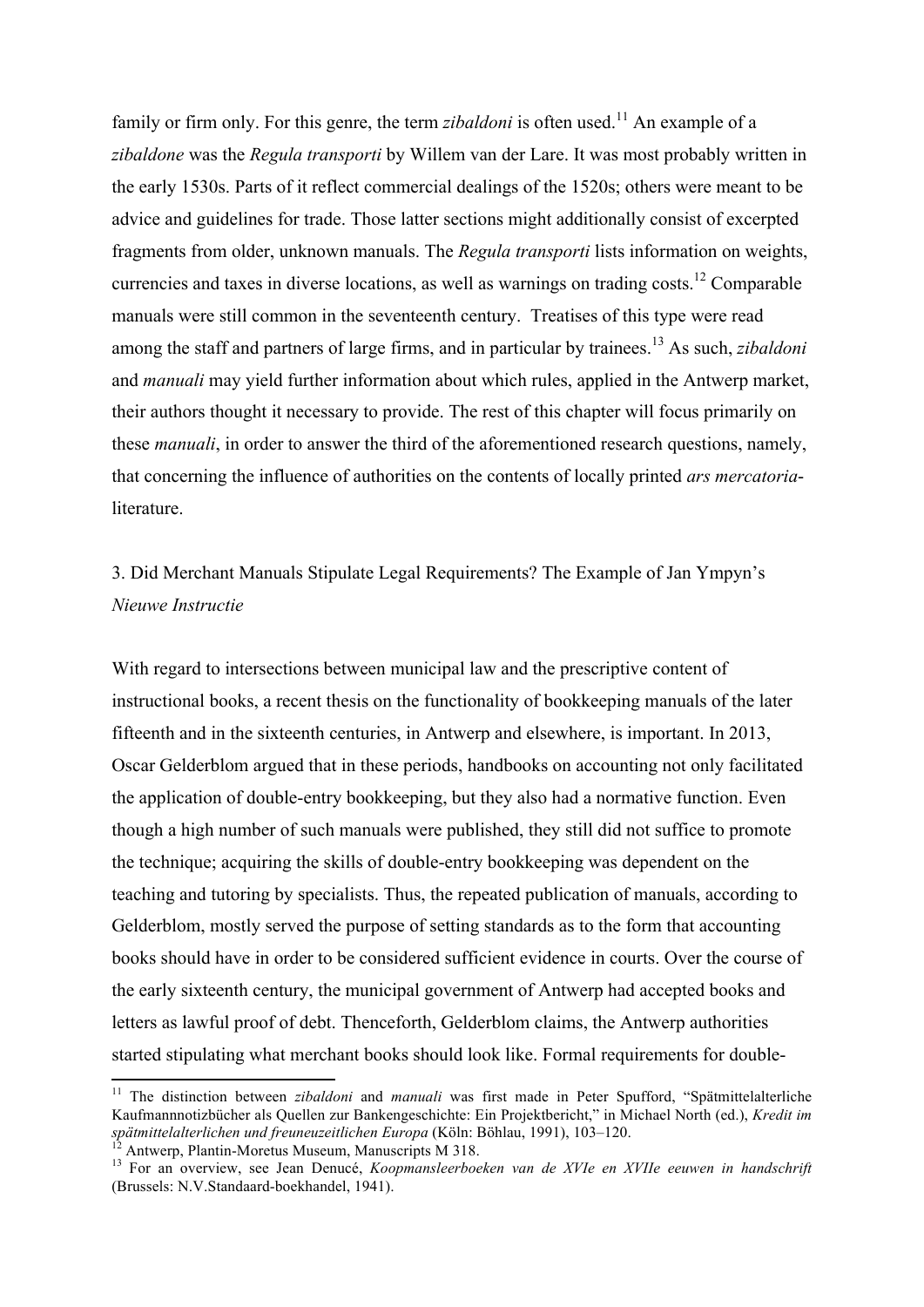entry books were communicated by means of locally printed instructional tracts, among them the *Nieuwe Instructie* by Jan Ympyn.<sup>14</sup>

### 3.1. The "Right Manner" for Keeping Books

The *Nieuwe Instructie* was printed and offered for sale in Antwerp in 1543, on behalf of Jan Ympyn's widow, after he had passed away in September 1540. Jan Ympyn was a mercer who had spent some years in Italian cities, particularly in Venice, where he became acquainted with Luca Pacioli's work. In 1494, Pacioli had published his seminal *De computis et scripturis* on double-entry bookkeeping. Ympyn continued gathering information on bookkeeping after his return to Antwerp around 1519, and acquired knowledge of the recent literature as well.<sup>15</sup> In her introduction to the *Nieuwe Instructie*, Ympyn's widow Anna Swinters mentions that several renowned and rich merchants had asked Ympyn to write a treatise on the double-entry variety of bookkeeping "for the benefit and utility of all merchants residing in this country." She anticipated controversy over the contents of the manual, insisting that her husband had practised double-entry bookkeeping since his youth, and that while writing the book he had received help from experts. Moreover, before applying for a printing privilege, Anna had consulted councillors of a princely council (the Council of Finance, or perhaps the Council of Brabant). They in turn had sought advice from merchants, who had argued in favour of publication.<sup>16</sup>

At the start of the *Nieuwe instructie*, Ympyn states that his treatise serves to bring the "profitable and laudable art and science" of double-entry bookkeeping to Antwerp, because in his view it was badly practised, for example, among partners.<sup>17</sup> Ympyn writes that

<sup>14</sup> Oscar Gelderblom, *Cities of Commerce: The Institutional Foundations of International Trade in the Low* 

*Countries, 1250–1650* (Princeton: Princeton University Press, 2013), 94–100.<br><sup>15</sup> Raymond De Roover, "Een en ander over Jan Ympyn Christoffels, de schrijver van de eerste Nederlandsche<br>handleiding over het koopmansboekhou

<sup>&</sup>lt;sup>16</sup> Jan Ympyn Christoffels, *Nieuwe Instructie ende bewijs der looffelijcker consten des rekenboecks, ende rekeninghe te houdene nae die Italiaensche maniere …* (Antwerp: Gillis Copyns van Diest, 1543), fol. 1r. A translation of this introduction can also be found in the French edition, which dates from 1543 and which was co-authored by Anna Swinters. Jan Ympyn Christoffels, *Nouvelle instruction et remonstration de la tres excellente science du livre de compte …* (Antwerp, 1543), fols. 1r–v. There are some interesting differences between both editions: the French introduction does not say that Anna herself finished the manuscript, for example. There is also an English edition, dating 1547, in which the introduction by Anna Swinters does not figure. It is indeed very possible that Anna was herself involved in the teaching of accounting or arithmetic. New research has brought to light the fact that schoolmistresses were very common in sixteenth-century Antwerp. See Ad Meskens, *Practical Mathematics in a Commercial Metropolis: Mathematical Life in Late Sixteenth-Century Antwerp* (Dordrecht: Springer, 2013), 214–215. <sup>17</sup> Ympyn, *Nieuwe instructie*, fol. 2r; Ympyn, *Nouvelle instruction*, fol. 2r.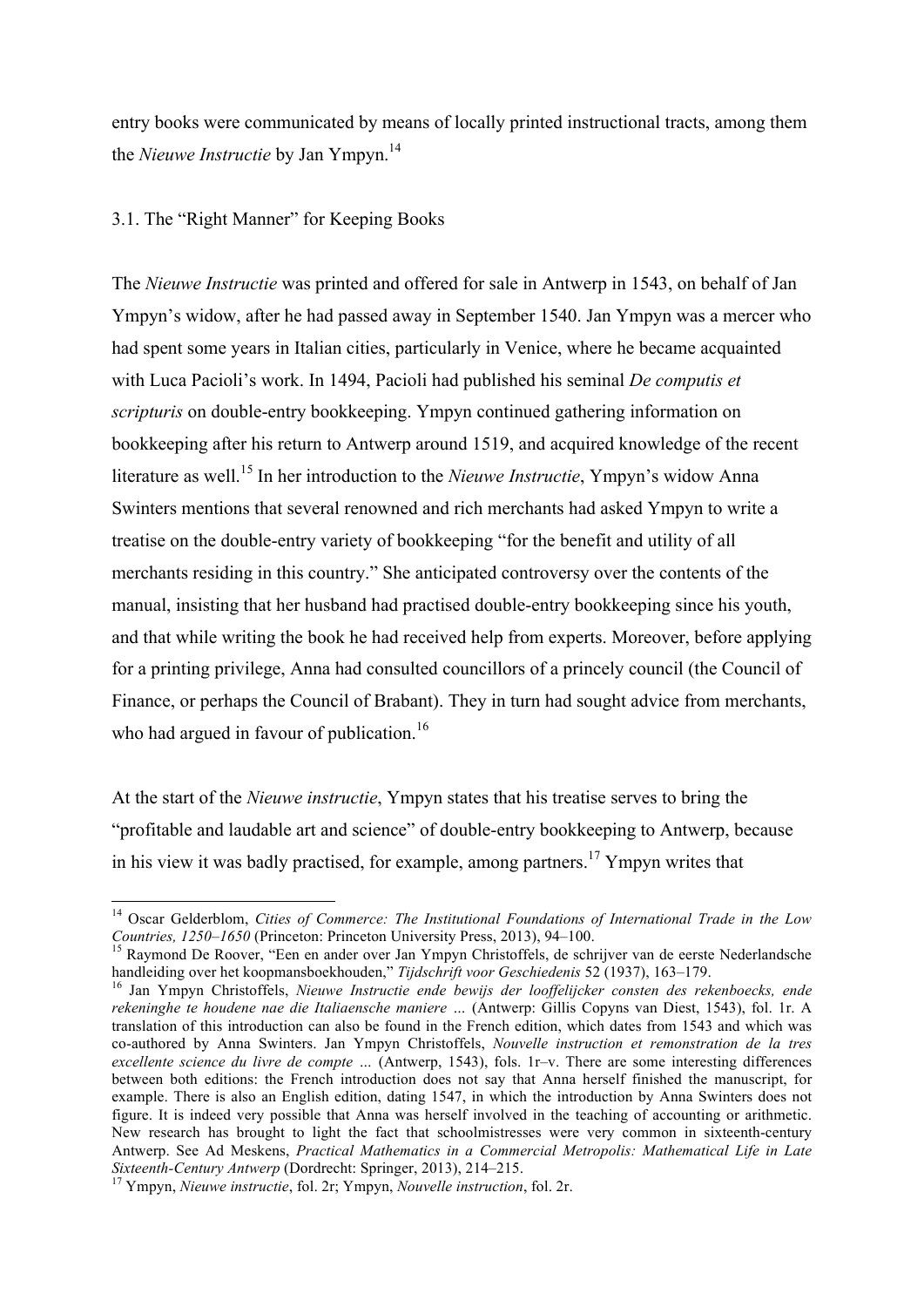accounting books are "the mirror held up to the merchant": bookkeeping is an instrument that keeps one aware of the loss of money.<sup>18</sup> Thereafter, Ympyn contends that among those who might profit from the book are teachers, tax collectors, legislators and judges. Ympyn mentions that judges can use his guidebook when deciding disputes and lawsuits that come from badly kept books.<sup>19</sup> It is precisely this statement that Gelderblom takes as his main argument for underpinning the presence of an official rule as to the formal requirements of account books in Antwerp, and which he claims was proffered for the first time in Ympyn's tract. Upon closer examination, however, it becomes clear that what Ympyn meant was that his text would allow judges to discover the fraudulent use of accounts; when reading the *Nieuwe instructie*, that is, they would acquire the expertise to sense whether allegations of fraud regarding entries in books had any ground. In point of fact, then, Ympyn's manual was not reflecting a legal standard but rather advising caution and honesty in keeping books. Bookkeeping practices were very diffuse still in the 1540s, and what Ympyn presented as a viable method ("manner") consisted of both abstract principles and concrete instructions. Few of them were shared among groups of merchants and, interestingly enough, many were the author's creation.

Ympyn speaks of the "*rechte maniere*" ("the right manner") to keep books<sup>20</sup> and he sets forth guidelines that at the same time warrant the efficient use of the books and protect the reputation of the merchant drafting them. The language of Ympyn's treatise stands in a tradition of describing the ideal merchant as a diligent and prudent individual. The "right manner" referred to the correct application of techniques of bookkeeping, which had the purpose of ascertaining how much was on hand and what was due. Ympyn linked instructions on the "right way" of keeping accounts to an optimal behaviour by merchants doing so.

<sup>18</sup> Ympyn, *Nieuwe instructie*, fol. 4v "*maer dese ordinantie, die den spiegel des coopmans is houwende …*"; Ympyn, Nouvelle instruction, fol. 7r "par ceste ordonnance, qui est le mirroir des marchans ...."<br><sup>19</sup> Ympyn, Nieuwe instructie, fol. 2r "Als inden eersten allen wethouderen ende iusticieren, op datse hier af

*kennisse hebbende weten te discerneren, ende rechtelijck moghen handelen tusschen ende in die differencien ende geschillen, dewelcke onder die cooplieden dagelijcx geschien ende rysen, so by fauten van qualick boeck houden, als anders, soe men doet in Italien …*"; Ympyn, *Nouvelle instruction*, fol. 5r "*Et premierement a tous iusticiers, affin quilz ayent cognoissance de ce que dessus dit est, pour discerner tous differendz & altercations meues, & qui iournellement se meuuent entre les marchans, tant par faulte de tenir mal leurs livres de comptes que aultrement. Comme on faict en Italie ….*" The English version has "very commodious & profitable to all iusticiaries, because theie maie have knowledge to discerne al differences and alteracions that daily happeneth emong marchantes, as well by faute of evil kepyng of their bokes of accomptes as otherwise (as is used in Italy)." See Jan Ympyn Christoffels, *A notable and very excellente woorke …* (s.l., 1547), fol. 4. <sup>20</sup> Ympyn, *Nieuwe instructie*, fol. 3v and fol. 11r.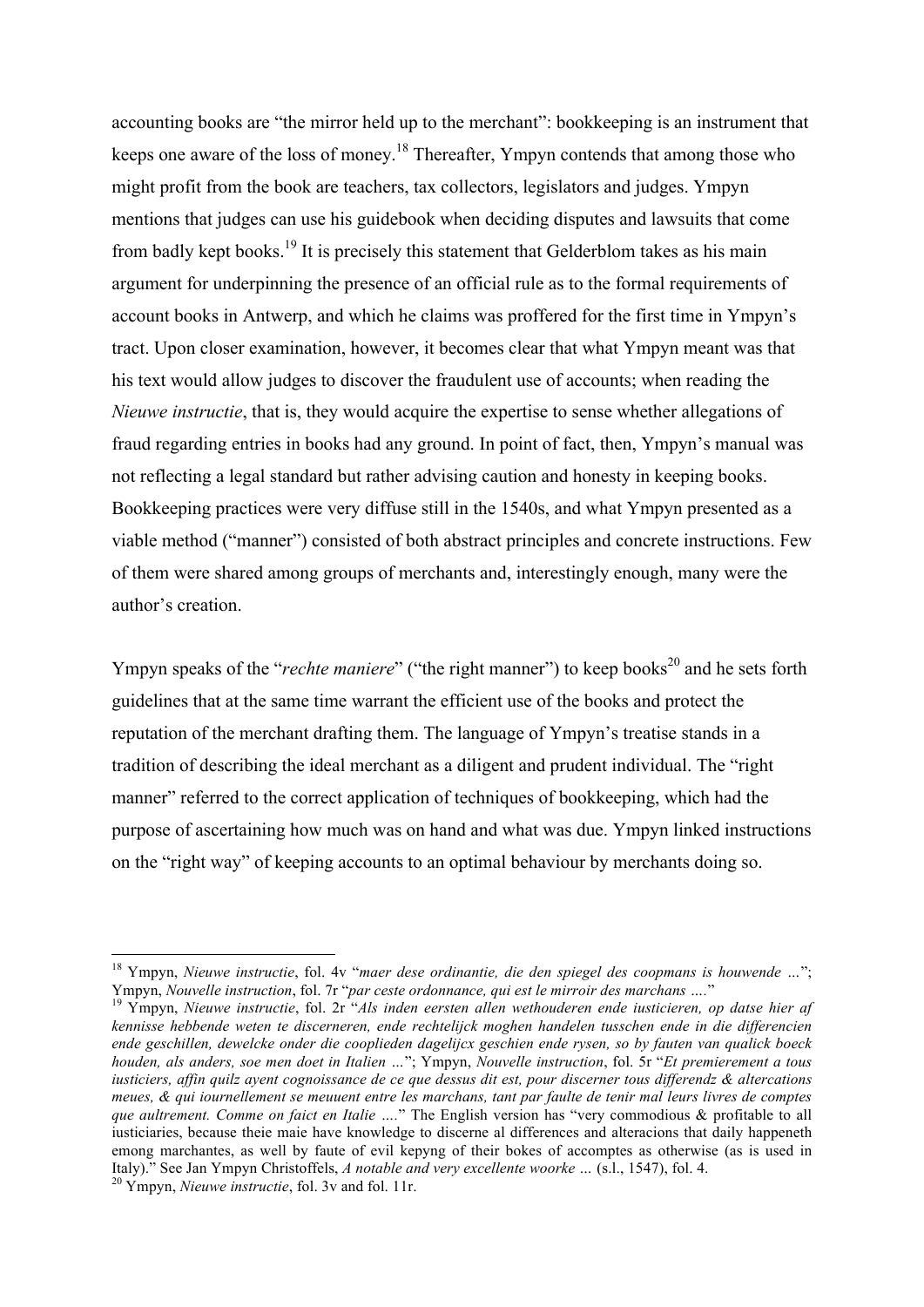Ympyn says that the merchant must be "like a cock, who is vigilant day and night,"<sup>21</sup> and who insists that books are kept up-to-date. $^{22}$ 

In spite of references to a "manner," Ympyn's tract is not legal, or even normative. When occasionally it mentions a "custom," his manual describes "best practices," as it were, followed in order to avoid confusion or allegations afterwards.<sup>23</sup> When using the term "custom," Ympyn does not refer to what, in literature regarding the history of commercial law, is often referred to as "customs of merchants." Such customs are practices that are normative and shared among groups of traders: if a merchant failed to honour the custom, he was exposed to sanctions in one way or another.<sup>24</sup> Even if these terms possibly hinted at some "usual" conduct by bookkeeping merchants (in Italian cities, for example), Ympyn did not consider the phrases referring to them as mandatory or as setting boundaries to possible behaviour.

Some of Ympyn's lines certainly contain stronger wording, particularly when they touch upon fraud. For example, Ympyn states that it was common practice in Italy to put the symbols for *livre*, *sou* and *denier* before the number of the amount, and not behind it, because otherwise the numbers of debts "could be obfuscated."25 Errors in entries should not be expunged but were to be supplemented with a new entry or new writing, which would "prevent the appearance of fraud or carelessness."<sup>26</sup> Yet even from these warnings it is evident that Ympyn did not envisage some sort of formal standard for double-entry bookkeeping. Instead, his treatise relied for the most part on a general principle of carefulness, which would ensure that any damage to reputation would be avoided.

3.2. The Lack of Uniformity and Detail in Accounting Practices and Rules

<sup>21</sup> Ympyn, *Nieuwe instructie*, fol. 5r. <sup>22</sup> Ympyn, *Nieuwe instructie*, fol. 4v. <sup>23</sup> Ympyn, *Nieuwe instructie*, fol. 4r "*die goeden costume van den Italiaenen …*" ("the good custom of the Italians …"); fol. 8r "*is oock een costume ende groote redene*." References to customs could have an extraterritorial flavour. In the introduction (fol. 4r), Ympyn refers to the "*maniere ende usantie van Venegien*" ("the manner and usage of Venice [of bookkeeping]") and he states that "*door middele van welcker costumen men lichtelijck comen sal totter kennissen vande usantien van allen anderen steden*" ("on the basis of this custom one will easily gain knowledge of the usages of all other cities").

<sup>&</sup>lt;sup>24</sup> The literature on the subject is abundant, yet unsatisfactory in many respects. For a recent and critical appraisal, see Kadens, "The Myth."

<sup>25</sup> Ympyn, *Nieuwe instructie*, fol. 15v. <sup>26</sup> Ympyn, *Nieuwe instructie*, fol. 19r.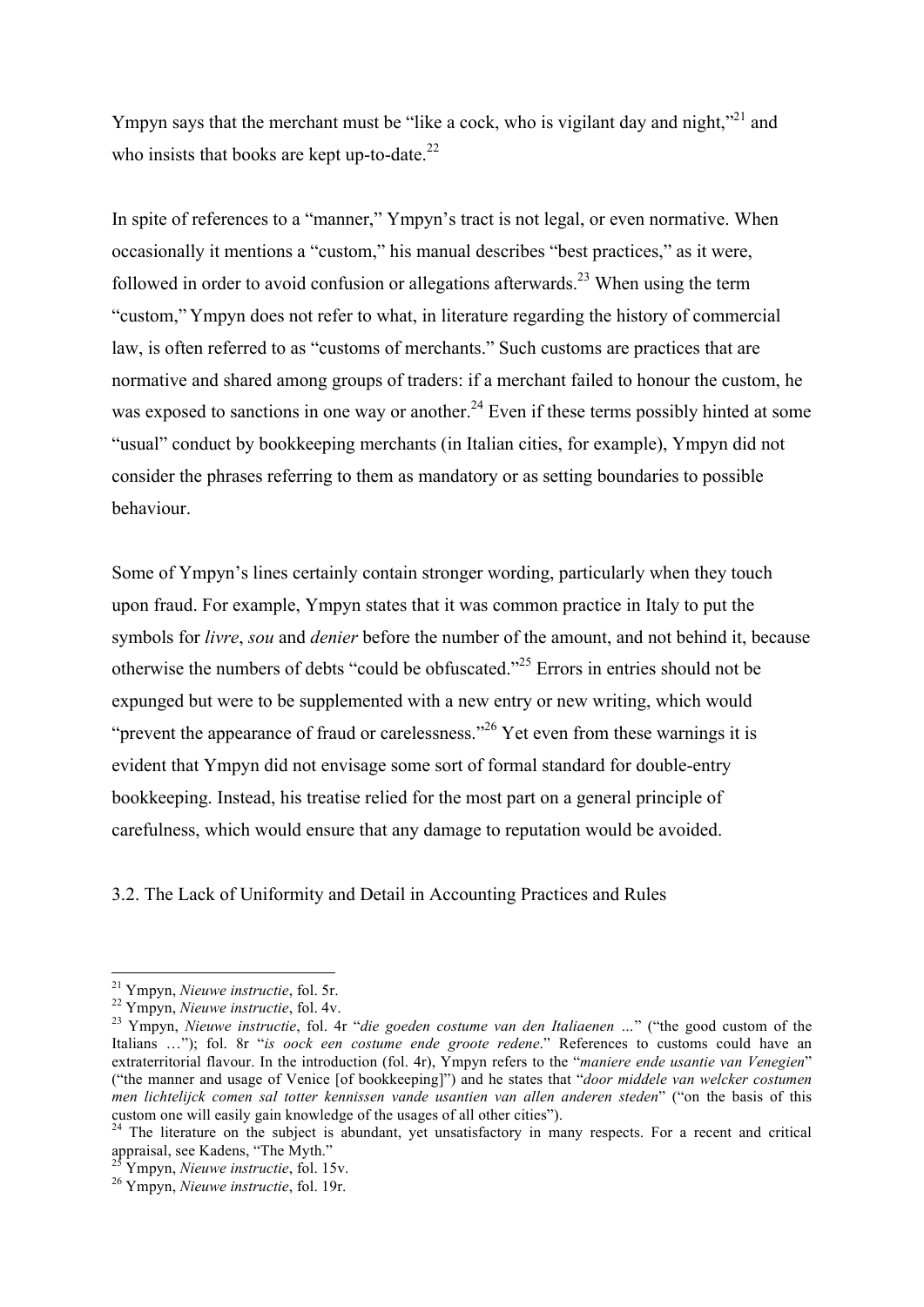There is no evidence that the Antwerp municipal administrators (aldermen) were involved in the publication of Ympyn's treatise, or that the Antwerp government imposed or even desired standards as to the form of account books in one way or another. The printing privilege, which was far from unusual for "technical" monographs such as Ympyn's book, was for four years. It was granted by Charles V, Lord of the Netherlands and Holy Roman Emperor, following examination of the manuscript by members of government. It is unlikely that the Antwerp magistracy was involved in the reviewing or publication process.

Moreover, evidence suggests that the Antwerp aldermen, who were also the judges in the city's Municipal Court, did not care too much about the exact formal structure of accounting books. Ever since the last decade of the fifteenth century, private documents could be submitted to the Antwerp aldermen-judges as proof. They could include acknowledgments of debt, accounts and account books. In the Municipal Court of Antwerp a document that had been written by the claimant, and which was presented as evidence of a debt, could be reinforced by means of his oath.<sup>27</sup> In the 1490s and in the early sixteenth century, the oath was required because private documents were still considered to be "half-proof" (*probatio semiplena*), though reservations of this type disappeared throughout the 1520s and 1530s. Nevertheless, the prevalent rule of academic doctrine remained, namely, that *libri rationum*  had to be confirmed with an oath in order to be acknowledged as full evidence,  $28$  such that this argument was still raised in the Municipal Court of Antwerp well into the later sixteenth century.29 In the compilations of Antwerp municipal law, which were made in 1548, 1570, 1582 and 1608, no detailed rules as to the form of account books, required for their evidential value, are mentioned. There are no traces of official rules on that subject. These compilations acknowledged the use of books, for example, in seizure and bankruptcy proceedings,  $30$  but they did not stipulate specific formal requirements. In the 1608 collection, it was only said that "merchant books" served as valid proof among merchants of honour, if they had been well kept, if the cause of the debt had been registered in the entries, and if the claimant

<sup>&</sup>lt;sup>27</sup> Antwerp, Municipal Archives (hereafter AMA), Vierschaar (hereafter V) 1237, fol. 16r (October 21, 1542). This had been done in the 1490s as well: AMA, V1231, fol. 121v (June 14, 1490) and V1231, fols. 129v–130v (July 26, 1491). For the learned-procedural context of this oath *in supplementum probationis*, see Jean-Philippe Lévy, *La hierarchie des preuves dans le droit savant du Moyen Âge depuis la renaissance du droit romain* 

*jusqu'a la fin du XlVe siècle* (Paris: Librairie du Recueil Sirey, 1939), 106–127. <sup>28</sup> Maura Fortunati, *Scrittura e prova*: *I libri del commercio nel diritto medievale e moderno* (Roma: Fondazione

<sup>&</sup>lt;sup>29</sup> AMA, Processen, M9993, salvatiën (February 20, 1592), s. 32.<br><sup>30</sup> Costuymen 1570, 522 (seizure of claims is allowed), Costuymen 1582, 530–532; Costuymen 1608, 388 (insolvents should refrain from changing or transferring their books).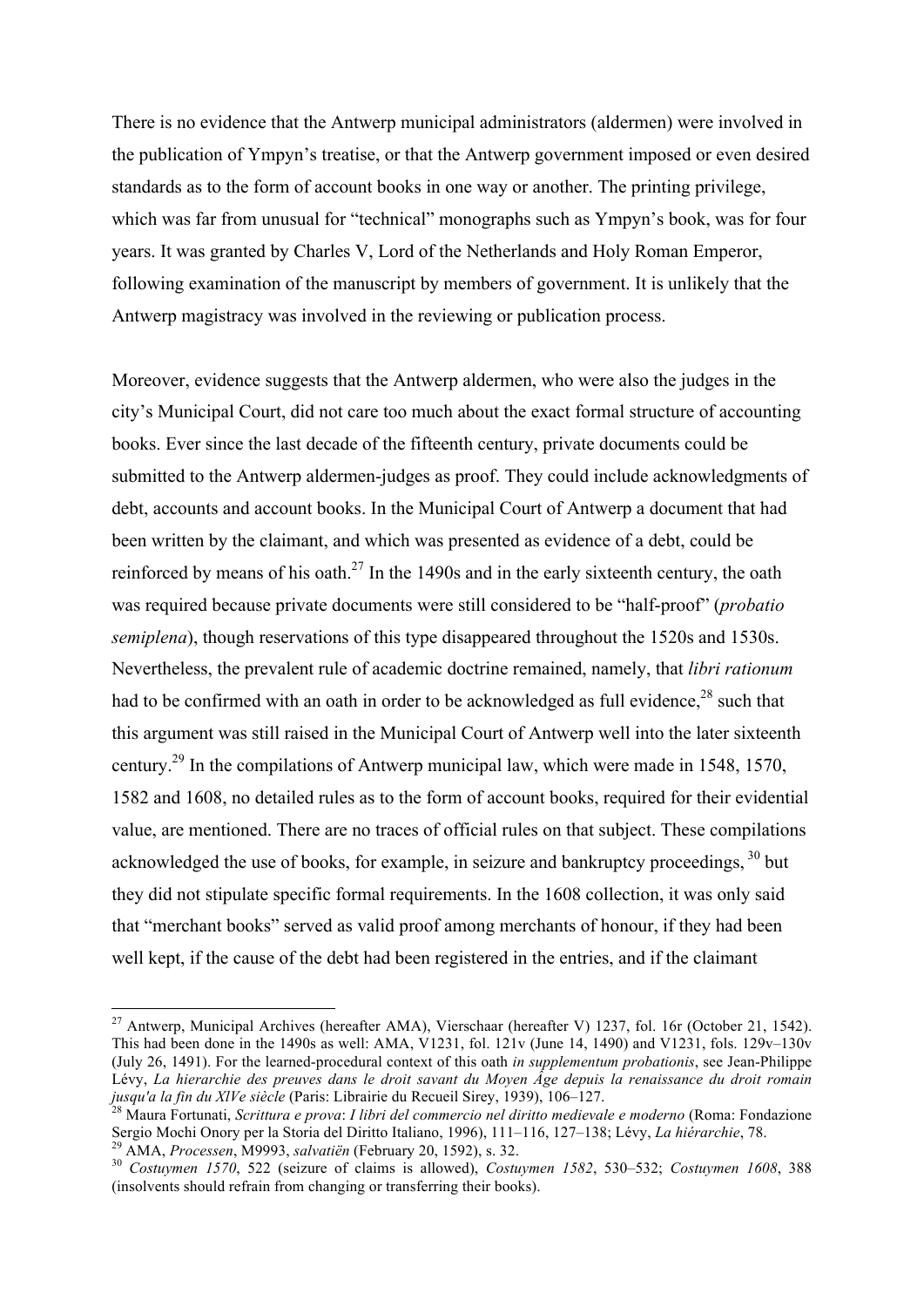presenting his books was willing to confirm their genuine nature under oath.<sup>31</sup> Therefore, during most of Antwerp's Golden Age, account books could be used as proof, as could other documents mentioning a debt; they could, as could any other evidential material, be contested on the basis of charges of forgery or manipulation as well. However, in regard to the contents of account books, the aldermen-judges relied on general and mainly undetailed principles.

The absence of subsequent publications of Ympyn's book, which in 1543 had received a printing privilege for four years, additionally argues against Ympyn's book providing any standard of evidence by law. Moreover, later bookkeeping manuals issued by Antwerp publishers in the 1550s and 1560s did not contain the same guidelines as found in Ympyn's manual.<sup>32</sup> This difference corresponds with the introductory parts of Ympyn's treatise, which, as was mentioned, are defensive. Ympyn's widow even states that it was to be expected that the book would meet with opposition "from people with bad intent that will criticise it for its novelty."<sup>33</sup> Ympyn himself explains why practices pertaining to the Venetian method that he follows, are in his opinion to be preferred over others.<sup>34</sup> This Venetian approach consisted of guidelines, but they were also rather abstract in many ways. Pacioli most probably devised instructions when making general principles and best practices more concrete. Likewise, Ympyn sometimes followed his own intuition, or responded to new problems; at many points he advised in a different way to Pacioli.<sup>35</sup> Ympyn goes some way to admitting to this divergence himself in the first pages of his tract. He mentions that since not every detail can be answered in the manual, and because "every day more and more is coming to the light of day" in the art of bookkeeping, every reader is advised "to use his head."<sup>36</sup>

<sup>&</sup>lt;sup>31</sup> *Costuymen 1608*, 656 (s. 42). The description in the 1608 law book comprised any type of book (one-entry, double-entry, inventory...).

 $32$  In the 1550s, Valentin Mennher published handbooks on bookkeeping that were based on a precursor or crude form of double-entry bookkeeping. Between 1560 and 1563, he adopted the variety that was depicted in Ympyn's handbook. See Raymond De Roover, "Aux origines d'une techniques intellectuelle: la formation et l'expansion de la comptabilité à partie double," *Annales d'histoire économique et sociale* 9 (1937), 171–298, 286; P.G.A. de Waal, *Van Paciolo tot Stevin: een bijdrage tot de leer van het boekhouden in Nederland* (Roermond: Romen, 1927), 124–125. For a detailed overview of the (varying) contents of other Antwerp instructional guides on accounting, see de Waal, *Van Paciolo tot Stevin*, 89–277.<br><sup>33</sup> Ympyn, *Nieuwe instructie*, fol. 1r.<br><sup>34</sup> Ympyn, *Nieuwe instructie*, fol. 4r.<br><sup>35</sup> John B. Geijsbeek, *Ancient Double-Entry Bookkeepi* 

Yamey, "Pacioli, Manzoni, Oldcastle and Ympyn re-visited," in Esteban Hernández-Esteve and Matteo Martelli (eds.), *Before and after Luca Pacioli* (Conference publication, Florence, 2011), 290. The dialectical relation between bookkeeping tracts and practice in the later fifteenth and the sixteenth centuries is detailed in David Oldroyd and Alisdair Dobie, "Bookkeeping," in John R. Edwards and Stephen P. Walker (eds.), *The Routledge Companion to Accounting History* (London: Routledge, 2009), 95–119, 103–108. <sup>36</sup> Ympyn, *Nieuwe instructie*, fol. 4r.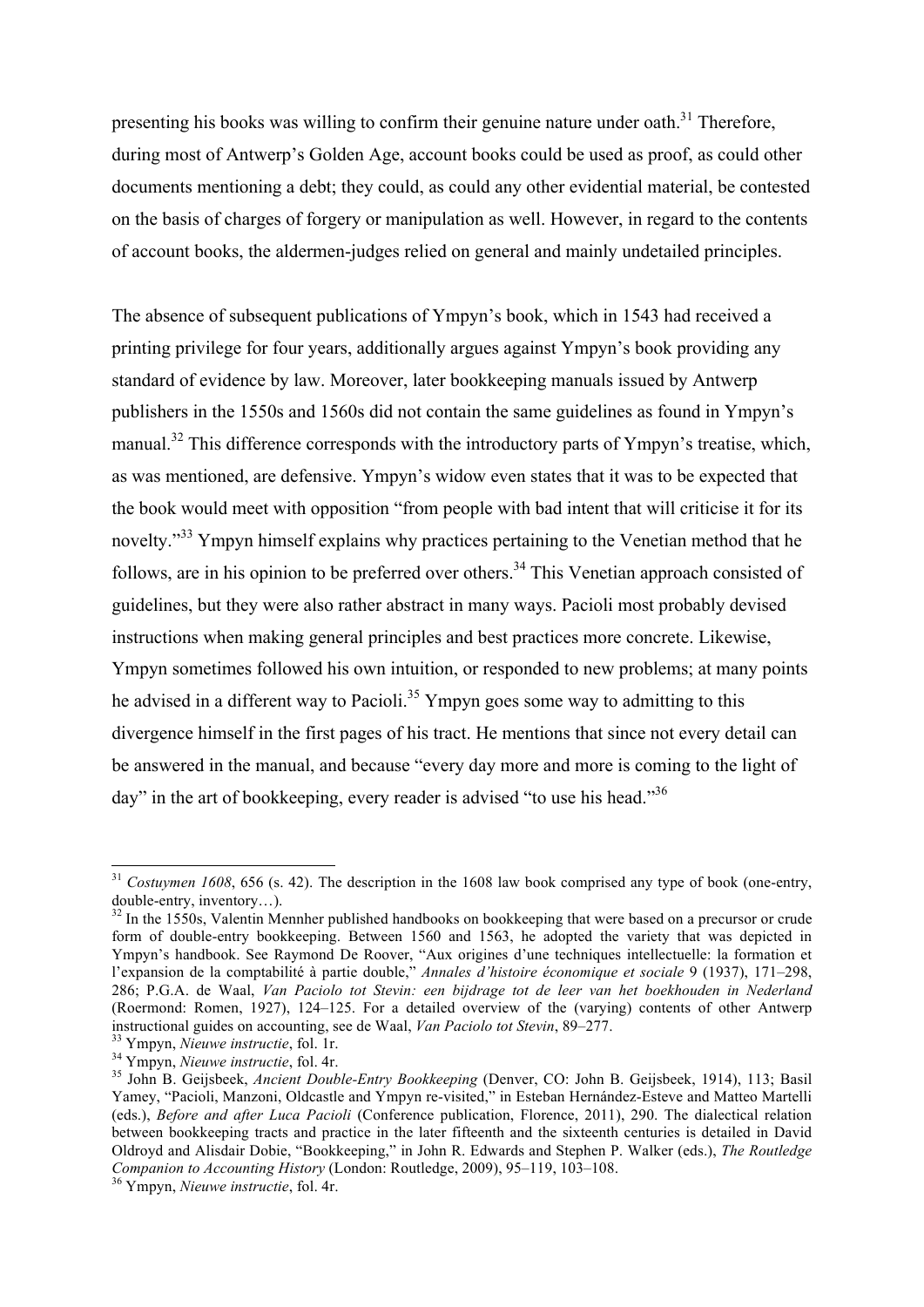In summary, then, Ympyn did not perceive his guidebook as imposing detailed instructions that were to be followed in order to preserve the legal-evidential value of account books in the Municipal Court of Antwerp.<sup>37</sup> Instead, Ympyn presented a rational method of keeping books, which when applied, would be beneficial. However, if a merchant were to use doubleentry bookkeeping too loosely, inconsistencies might trigger allegations of fraud and cumbersome procedures,<sup>38</sup> with reputational damage resulting from such practices. Warning of this possibility was given more in terms of a caution, though, rather than as a standard of formal requirements. Ympyn's advice could be stringent, but even in that case he referred to best practices, not to norms. Not only was his advice not reflecting official law, it was not based on the customs of merchants either. Best practices could gain recognition among experts, but opinions could still differ. Even those practices considered "best" by specialists were not phrased or conceived of as being mandatory or delineating in any way. They were directive, not normative. Ympyn intended to guide, not to hold up a yardstick.

4. Hearing the Author's Voice: Individual Advice Versus Norms and Best Practices

<u> Andreas Andreas Andreas Andreas Andreas Andreas Andreas Andreas Andreas Andreas Andreas Andreas Andreas Andreas</u>

The aforementioned conclusions concur with other guidebooks concerning business practice. In many of the merchant-orientated manuals printed at Antwerp, the advice of the author is not a reflection of customs, and at times not even of practices among merchants, even though wording could appear normative.

<sup>&</sup>lt;sup>37</sup> Gelderblom also refers to "a legal tract published in Antwerp in 1584," which "underlined that merchants had to use double-entry bookkeeping to preserve the evidential value of their ledgers." See Gelderblom, *Cities of Commerce*, 98. The reference is to Wilhelm F. Lichtenauer, *Geschiedenis van de wetenschap van het handelsrecht in Nederland tot 1809* (Amsterdam: Noord-Hollandsche Uitgevers, 1956), 69. In Lichtenauer, a collection of *consilia* by Elbertus Leoninus is cited: *Centuria consiliorum* (Antwerp, 1584), 80 (cons. 12, 22). At the place referred to, it is mentioned that "*libri … more mercatorum non fuerunt scripti, & quod inter mercatores nulla fides secundum stilum & morem illorum adhiberi illis possit*." This is Leoninus' opinion, not that of the Antwerp aldermen. Leoninus refers in his *consilium* to general principles on the possible fraudulent nature of errors in books. It is not clear whether double-entry bookkeeping was at stake in the case for which the *consilium* was drawn up.

<sup>&</sup>lt;sup>38</sup> This was also observed by Raymond De Roover. See Raymond De Roover, *Jan Ympyn: Essai historique et technique sur le premier traité flamand de comptabilité (1543)* (Anvers: Veritas, 1928), 24: "*L'aspect juridique de la comptabilité n'a pas échappé à Jan Ympyn, qui se montre constamment préoccupé d'augmenter les garanties de sincérité et de prévenir les fraudes dans les livres de commerce. Il ne manque pas de faire force recommandations et de prémunir les commerçants contre certaines pratiques qui pourraient mettre en doute l'authenticité des écritures.*" In this respect, a mention in another accounting manual is interesting: in his 1563 treatise on bookkeeping, Valentin Mennher warned [who?] not to cross out erroneous entries "*anderst warden sie fur falsch geachtet, und haben im Rechten kain kraft*" ("otherwise they will be considered false, and will have no value in court"). See Valentin Mennher, *Buech halten, Kurtz begriffen durch zway buecher* (Antwerp, 1563), fol. 2r.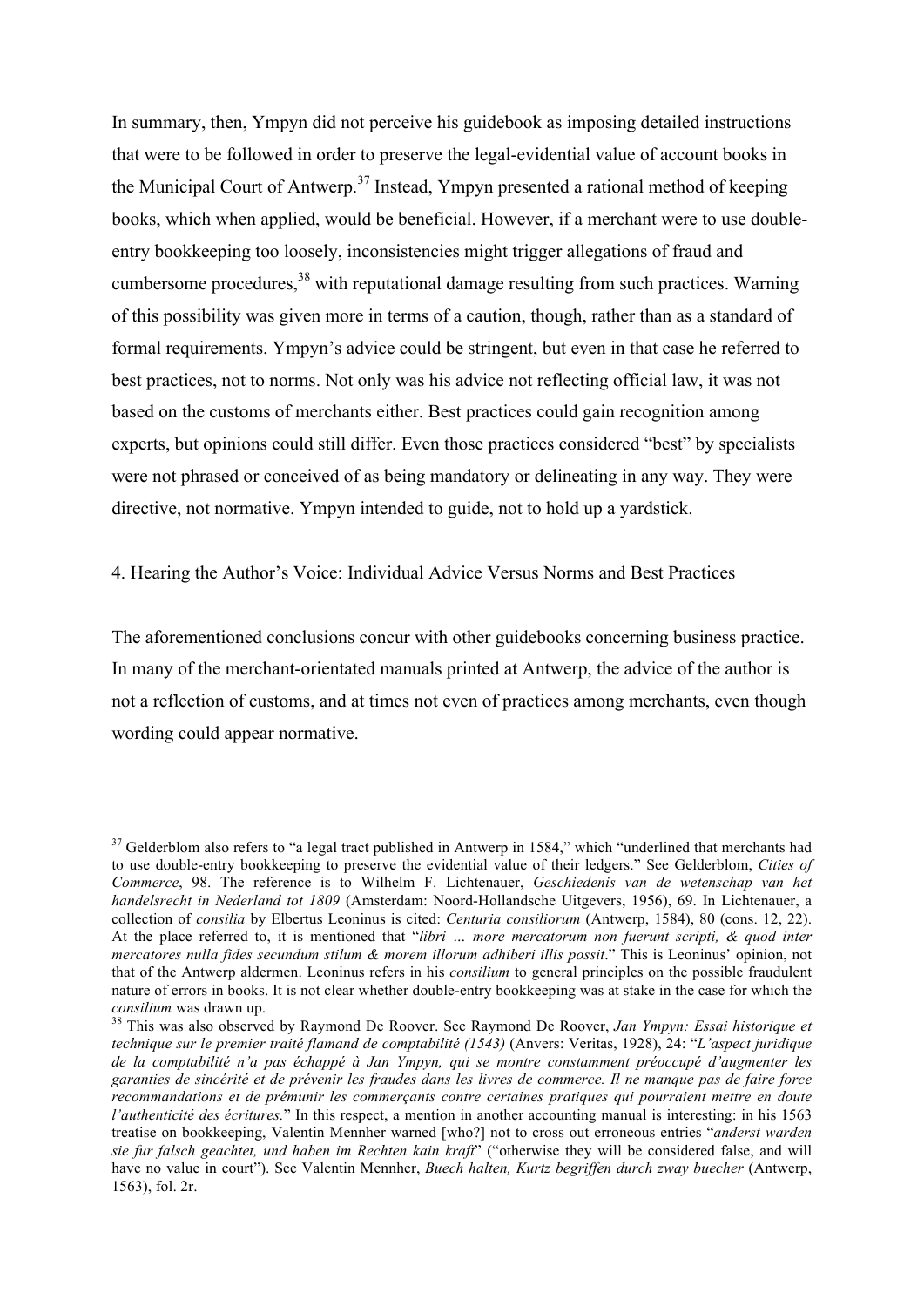In 1590, for instance, a merchant manual was published in Amsterdam by an unknown author, called *Tresoir van de maten* ("Treasury of measures"). Despite its place of publication, its contents clearly reflect mercantile practices of Antwerp. As is known, following the upheaval of the Dutch Revolt, many merchants had left the Southern Netherlands and Antwerp in particular, taking refuge in the North and often in Amsterdam. These immigrants naturally brought with them their business expertise. The author of *Tresoir*  was possibly one of them. *Tresoir van de maten* contains sections on marine insurance, which had been practised to a considerable extent in Antwerp since the 1530s. Though not commonly discussed in *ars mercatoria*-guidebooks published in the city,<sup>39</sup> *Tresoir* lists some advice in matters of marine insurance. For example, it warns merchants not to sign insurance contracts for voyages for which neither the port of departure or the port of arrival were in the Low Countries, because it was to be feared that news would arrive too late, and for such insurances, fraud could easily be orchestrated.<sup>40</sup> *Tresoir* also states that one should not insure ships left unspecified in the insurance contract, or ships for which the name of the captain was excluded.<sup>41</sup> These lines of advice appear as somewhat out-of-touch, though, with mercantile realities at that time. In the third quarter of the sixteenth century, both longdistance insurance policies as well as insurance contracts in which the captain was named, albeit with the additional clause "or anyone else," were commonly signed in Antwerp. $42$ 

These sections of *Tresoir* are written in instructional language that indicates exercising caution and avoiding risk. In this respect, *Tresoir* corresponds to Ympyn's *Nieuwe instructie*. However, *Tresoir* also contains one reference to what from the description can be interpreted as referring to a custom. It states that marine insurance of "leaky merchandise" is not to be practised, but that in case of (intentionally inflicted) damage to such cargo, for the purpose of saving the ship, the general average (also called gross average) is "always" applied, except for when "no average is agreed upon."<sup>43</sup> The wording of the passage ("always") hints at a shared practice (a custom), or a mandatory official rule found in legislation or imposed

<sup>&</sup>lt;sup>39</sup> In his 1563 manual on bookkeeping, Valentin Mennher added some examples of entries reflecting the payment of a premium for marine insurance. See de Waal, *Van Paciolo tot Stevin*, 138–139. Examples of a charter party and a bill of lading can be found in John Weddington, *A breffe instruction, and manner, how to kepe, marchantes bokes, or accomptes…* (Antwerp, 1567), fols. 36v–37r. The letter book by Meurier, containing an insurance contract, is the only example. It will be discussed hereafter.

<sup>40</sup> *Tresoir vande Maten, van Gewichten, van Coorn, Landen, vande Elle ende natte Mate, oock vanden Gelde ende Wissel, ende ander practycquen ende vergaderinghen, seer profytich ende gevoechlyck* (Amsterdam, 1590), 140.<br><sup>41</sup> Tresoir, 140.

<sup>41</sup> *Tresoir*, 140. <sup>42</sup> De Groote, *De zeeassurantie*, 100–101, 110–111. <sup>43</sup> *Tresoir*, 140.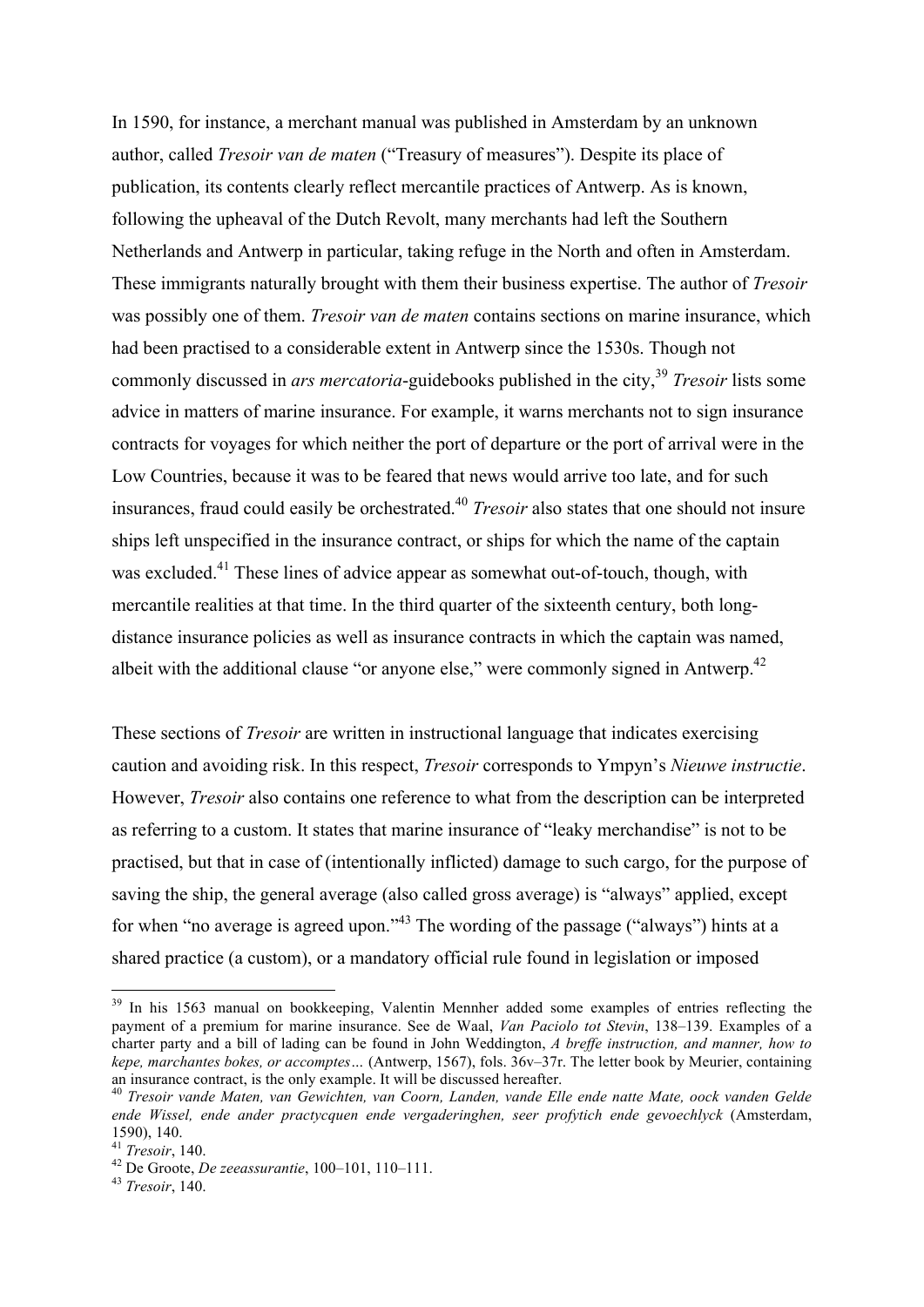through judicial practice, providing that this general average (also) applies to merchandise such as oil and wine. However, neither official law nor mercantile customs referred to this practice in such detail. The Municipal Court of Antwerp stipulated as a general rule that damages that had intentionally been inflicted in order to save the vessel or its cargo were to be borne collectively by all owners of the hull and of the merchandise transported with the ship.<sup>44</sup> This "general average" contrasted with "particular average," which referred to damages caused by accident or storms and not by deliberate action. In the case of particular average, costs could not be recovered, except for when the shipmaster could be accused of negligence or fault.<sup>45</sup> There are no sources that stated that this recuperation also applied to perishable merchandise. Still, from the general official rule referred to, in addition to a lack of detail as to exceptions, it can be deduced that leaky cargo could indeed be remunerated on the basis of general average. The mention that "no average" could be provided, most likely in the chartering or carriage contract, might refer to an older practice of shipmasters and charterers taking on contractual liability for damages even when caused by accident or weather conditions.<sup>46</sup>

Even so, in spite of some similarities to rules on general average, the words of the author of *Tresoir* do not represent common insurance practices and the laws regulating them. Insurance of "leaky" cargo was also possible by law. According to the Antwerp municipal law books of 1570 and 1582, insurance coverage of such shipments was allowed, on the condition that the composition of the cargo was explicitly mentioned in the insurance contract.<sup>47</sup> A princely ordinance of January 1571 regarding marine insurance confirmed this rule.<sup>48</sup> In practice, the nature of insured freights was often not detailed in the insurance contract,<sup>49</sup> but this is not what *Tresoir* refers to. Furthermore, the author of *Tresoir* seems to have missed the fact that general average was often combined with marine insurance, and that this practice was also lawful. If merchandise was thrown overboard, in order to elevate the hull of a stranded ship,

<sup>&</sup>lt;sup>44</sup> E.g. AMA, V1235, fol. 26v (1517).<br><sup>45</sup> De Groote, *De zeeassurantie*, 19–20.<br><sup>46</sup> Dave De ruysscher, "Antwerp 1490–1590: insurance and speculation," in Adrian Leonard (ed.), *Marine insurance: international developm* 

<sup>&</sup>lt;sup>47</sup> "Deterioration" was even mentioned as an insurable peril according to the 1570 and 1582 law. See *Costuymen 1570*, 602; *Costuymen 1582*, 402 (s. 4), 404 (s. 13). See also *Costuymen 1608*, 216–218 (leaky goods can be insured, if mentioned in detail in the contract).

 $48$  A 1598 Amsterdam ordinance also provided for this same rule (coverage is possible, if the leaky merchandise or victuals are mentioned in the insurance policy). See Johan P. van Niekerk, *The development of the principles of insurance law in the Netherlands from 1500 to 1800*, 2 vols. (Johannesburg: Juta, 1998), 1:292–293.<br><sup>49</sup> De Groote, *De zeeassurantie*, 99–100 (listing vague descriptions of insured freights in sixteenth-century

Antwerp insurance contracts).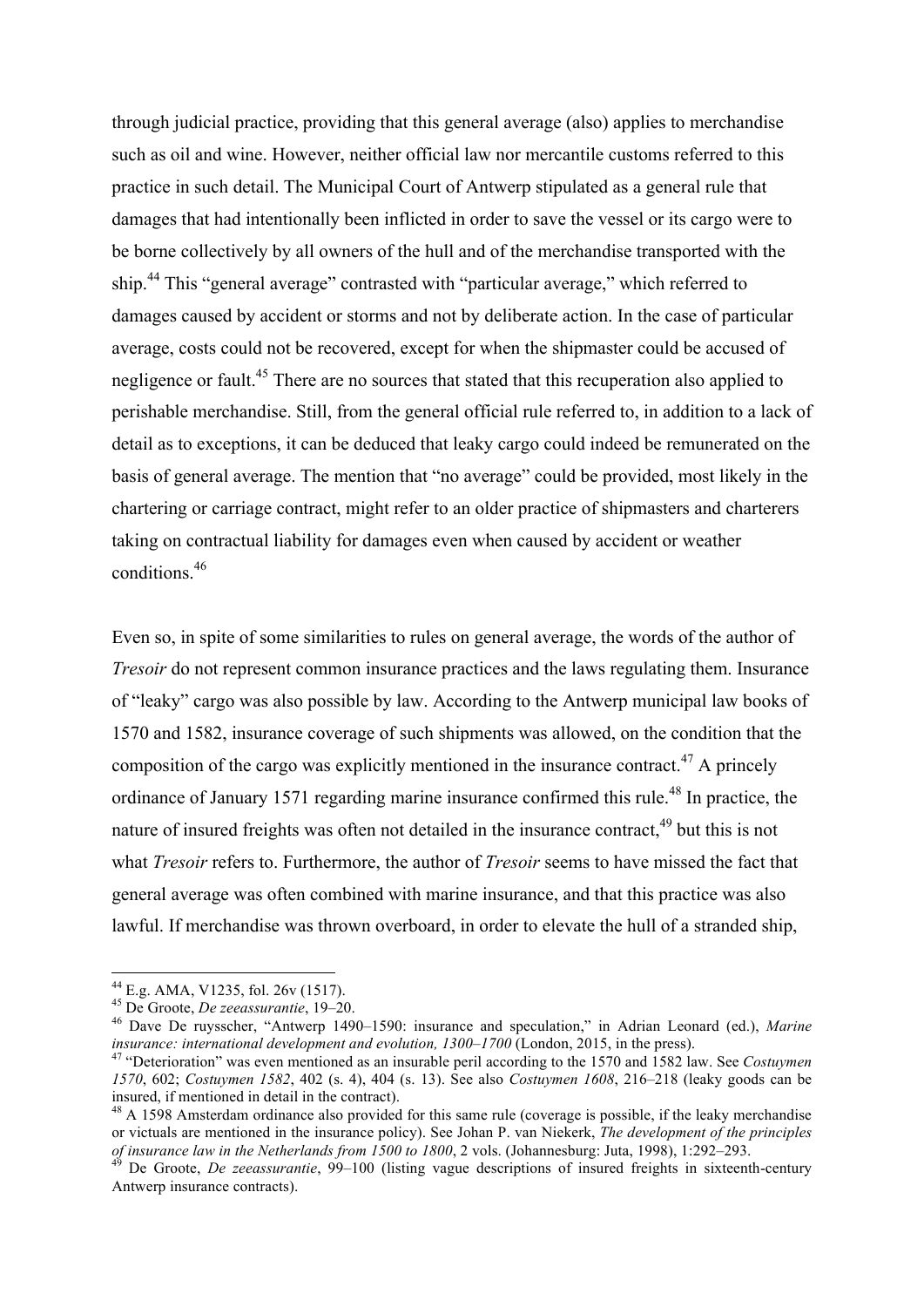for example, then the marine insurers of the jettisoned cargo could not waive their contractual liability by pointing to the captain.<sup>50</sup> What the aforementioned passage in *Tresoir* might hint at is that in average calculations, damage to merchandise was not always taken into account, even when the leaky merchandise had been jettisoned so as to save the ship.<sup>51</sup> Yet in that case, *Tresoir* states a contrary rule, and then it still overlooks the relevance of insurance. It was actually much safer to insure "leaky" cargo than to rely on any general average. While *Tresoir* in this regard did use normative wording, it was actually phrasing advice in a different way to the description in contemporary customs and official law.

A comparable conclusion can be drawn from the advice in *Tresoir* that transferable acknowledgments of debt (bills obligatory, called *obligaties*) "must" mention the cause of the debt.<sup>52</sup> It had formally been accepted by the Antwerp aldermen that this was not required: "abstracted" *obligaties* were also considered lawful and legally valid.53 Again, it seems that the author of *Tresoir* was being cautious, but that he was not referring to a custom or other rule when using such normative phrasing. Furthermore, it is very unlikely that the lines on *obligaties* and average of leaky merchandise in *Tresoir* reflect the norms of Amsterdam instead of Antwerp. In 1590, Amsterdam official law concerning mercantile contracts was still sketchy. A bylaw on the topic of marine insurance was only passed in 1598, making allowances for the insurance of perishable merchandise, on the condition that it was mentioned in the insurance contract.<sup>54</sup> This stipulation was the same rule as that which applied in Antwerp before then. Even before 1598, the sections in the Antwerp municipal law book concerning marine insurance had been used in Amsterdam.<sup>55</sup> In addition, transferable bills obligatory handed out to the bearer were very common in Holland at around the time when *Tresoir* was being written.<sup>56</sup> It is very likely, then, that Antwerp rules on this mercantile document were exported to the city on the Amstel before the writing of *Tresoir*, even though

<sup>50</sup> Van Niekerk, *The development*, 1:78–79. <sup>51</sup> A. Weytsen, *Een tractaet van avarien, …* (Haarlem, 1631), 6–8. Weytsen is not explicit, but one can think of some reasons for these reservations. Proof of causality between the act of damaging and the damages to perishable cargo is likely to have been difficult. Especially when the ship was delayed, it could be suspected that the merchandise had expired before it was thrown overboard. It goes without saying that foodstuffs that were over date were probably the first to be discarded into the ocean in case of stranding.

<sup>&</sup>lt;sup>52</sup> *Tresoir*, 188.<br><sup>53</sup> AMA, V69, fol. 25v. (April 19, 1559), V69, fol. 59v. (June 21, 1567) and V70, fol. 19v. (August 6, 1575).<br><sup>54</sup> van Niekerk, *The Development*, 1:292.<br><sup>55</sup> Dave De ruysscher, "Antwerp commercial l jumping board?," *The Legal History Review* 77 (2009), 459–479, 464, 472–473.<br><sup>56</sup> J.M.F. Fritschy, "Holland's Public Debt and Amsterdam's Capital Market," in Carmen Sanz Ayán and

Bernardo J. García García (eds.), *Banca, crédito y capital: La Monarquía Hispánica y los antiguos Países Bajos (1505*–*1700)* (Madrid: Fundación Carlos Amberes, 2006), 39–59, 53.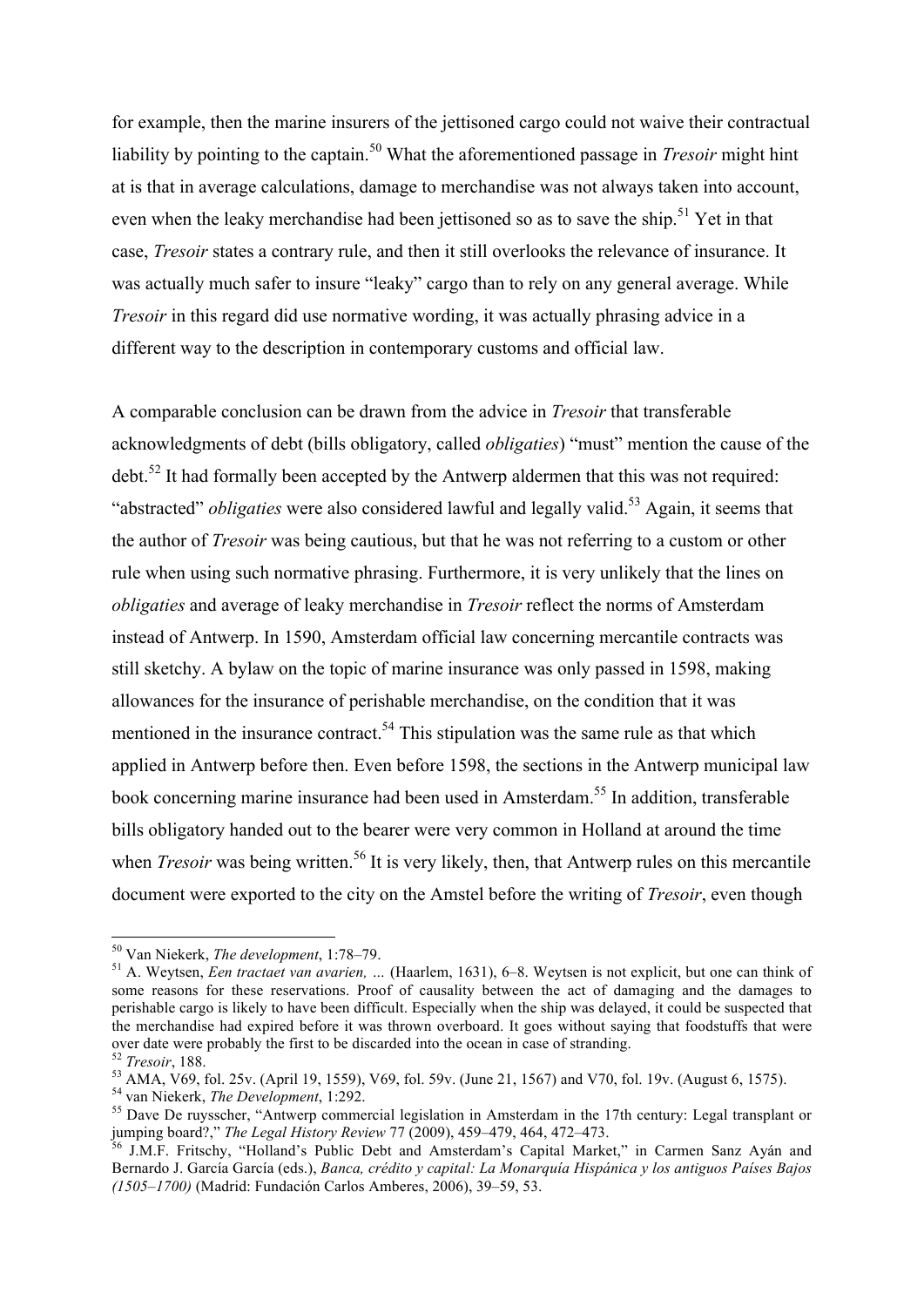there is no evidence of an official rule in Amsterdam hinting at "abstracted" *obligaties* before the  $1630s^{57}$ 

All this documentation yields obvious *caveats* as to any possible links between business practices, norms concerning trade and the prescriptive contents of *ars mercatoria*-literature. What was written in merchant guidebooks did not *per se* reflect official law or mercantile custom, and not even practices. Other manuals containing, for instance, translations or models of letters, also include examples of *obligaties* in which the cause of its issuance was mentioned, for example.<sup>58</sup>

Some of these instructional tracts include full contracts that were not commonly drawn up between merchants. Instead, they contain what according to the author was an ideal contract, even when it was sometimes presented as a specimen taken from business practice. An example of such illustrations can be found in a letter manual by Gabriel Meurier that was published in Antwerp in 1558.<sup>59</sup> It contains a contract of marine insurance, under the heading "*Lettres d'assuerances*" ("letters of insurance"). The author presents the agreement as having been drawn up at Antwerp; the text mentions Lazarus Tucher, a well-known Antwerp merchant, as the insured party, and provides for the insurance of shipments from Antwerp to Lisbon. The contract contains some clauses that were quite common around 1558, such as references to the customs of Antwerp and London, and references to the insurance of the perils of man and sea. It even paraphrases a custom concerning the mandatory payment by underwriters within two months after their summons to do so. Merchants considered this norm to be a *consuetudo* that bound insurance underwriters, and it had been acknowledged by the Municipal Court of Antwerp well before  $1558<sup>60</sup>$  Nevertheless, there are also some strange sections in Meurier's contract. For example, it was not common to list the

 

<sup>57</sup> De ruysscher, "Antwerp commercial legislation," 474. After establishing the Exchange Bank in 1609, transferable bearer bills were denounced by the Amsterdam administrators. This was not the case before that time.

<sup>58</sup> Nicolas Berlaimont, *Dictionariolum hexaglosson cum colloquiis aliquot sex linguarum …* (Antwerp, 1585) fols. 157v–161v; Jean Bourlier, *Stile et maniere de composer lettres missives avec plusieurs reigles & argumens à ce convenables: ensemble obligations, quitances, & lettres de change, le tout à l'utilité d'un chacun* (Antwerp, 1566), 172–178. <sup>59</sup> Gabriel Meurier, *Formulaire de missives, obligations, Quittances, letters de change, d'asseurances, &* 

plusieures Epitres familières, messages, requêtes, & instructions notables ... (Antwerp, 1558), fol. 13r-14v.<br><sup>60</sup> Already in the 1530s, the Antwerp administrators labelled this rule as being 'old law.' See Oskar De Smedt,

<sup>&</sup>quot;De keizerlijke verordeningen van 1537 en 1539 op de obligaties en wisselbrieven. Eenige kantteekeningen," *Nederlandsche Historiebladen* 3 (1940), 15–35, 19.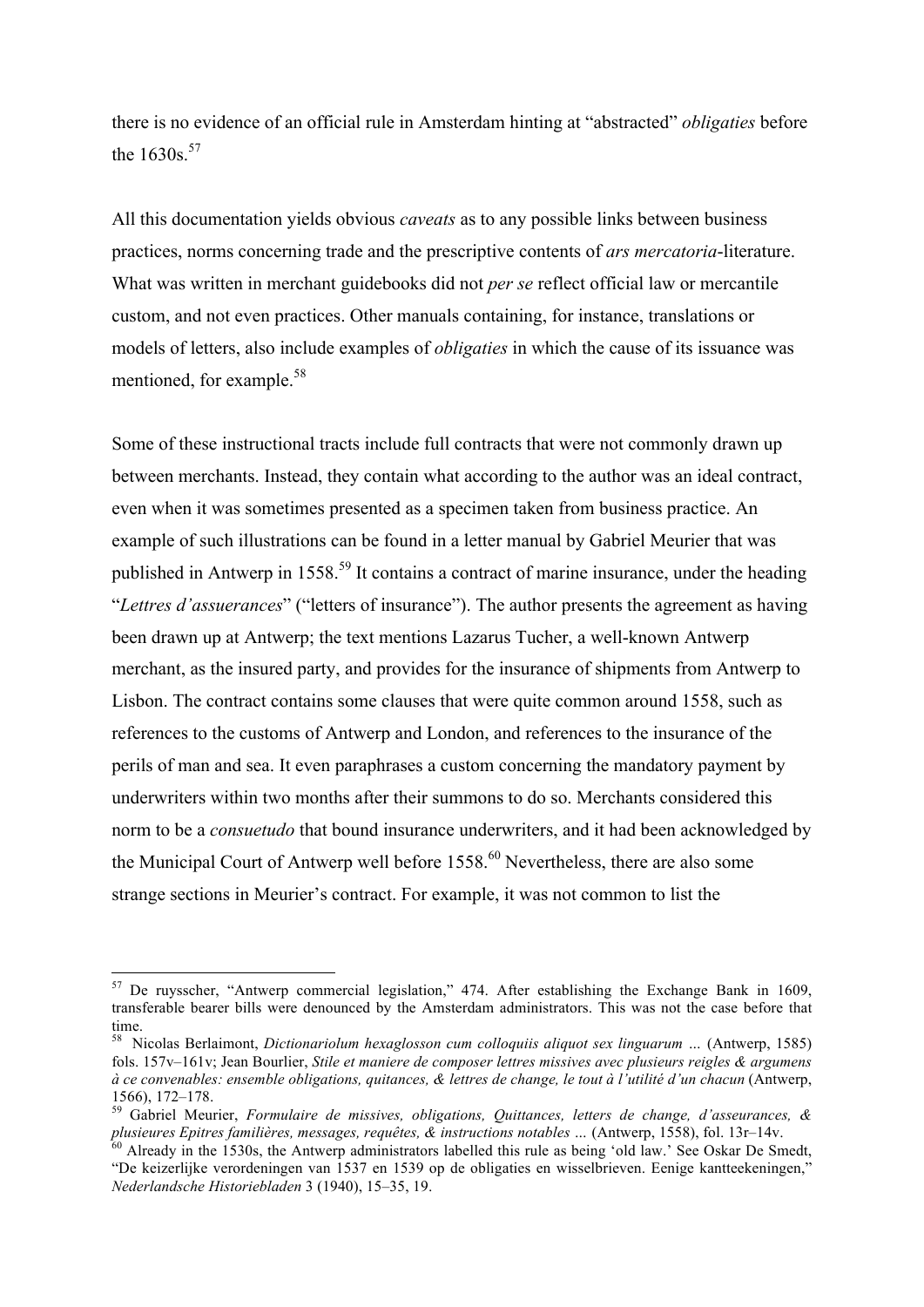composition of insured freights in detail:61 Meurier's text of the agreement mentions "*cuivre, toyles, cire & autres marchandises*." Moreover, it lists barratry among the risks covered by the insurance underwriters. This provision entailed that conduct by the shipmaster and his crew leading up to damages of insured freights was considered insurable. However, in this period, the 1550s, many merchants vacillated over the issue as to whether such insurance was possible.62

It is possible that Tucher's contract was genuine, and that it had been somewhat exceptional. However, a "reproduction" of a bill obligatory in another part of Meurier's book, in the form that according to Meurier was commonly used by the clerks of the Antwerp aldermen,<sup>63</sup> leaves less room for doubt in this regard. Contracts, agreements and promises could be submitted to the municipal offices in Antwerp for registration. In the 1550s, filing such records was no longer necessary for the evidential value of documents, but it was still commonly done. Meurier's *obligatie* is very detailed: it contains the reason for its writing (a loan), the addition that the debtors would pay at first invitation, and a provision of collateral in the form of a house, the location of which is described in detail. Moreover, the *obligatie* mentions that the debtors abandon invoking legal arguments when being asked to pay up. None of these features were common in contemporary *obligaties*, and some of them were never stated.<sup>64</sup> It seems that for this text, and maybe also with regard to the insurance contract mentioned, Meurier mingled actual mercantile practices with his own insights so as to make his argument.

Meurier and Ympyn both presumed, upon their license as authors, to present a picture of mercantile techniques and arrangements as they saw fit, and in the form that they believed was best. The individuality of authors is thus a variable to be taken into account here. Merchant guidebooks were often written by teachers,  $65$  and their function as supplementary materials for students can be understood from remarks in the introductory sections of these

<sup>&</sup>lt;u> Andreas Andreas Andreas Andreas Andreas Andreas Andreas Andreas Andreas Andreas Andreas Andreas Andreas Andreas</u>

<sup>&</sup>lt;sup>61</sup> De Groote, *De zeeassurantie*, 99.<br><sup>62</sup> Guido Rossi, *Insurance in Elizabethan England: the London Code* (Cambridge: Cambridge University Press, 2015), 173–176 (the pages refer to a manuscript version). The regional diversity seen?? at Antwerp in the 1550s and thereafter, when draft legislation was debated over among legislators and merchants. See Dave De ruysscher and Jeroen Puttevils, "The Art of Compromise: Legislative Deliberation on Marine Insurance Institutions in Antwerp  $(c. 1550-c. 1570)$ ," BMGN-Low Countries Historical Review (2015), in press.

 $^{63}$  Meurier, *Formulaire de missives*, fol. 22v-23 r.<br><sup>64</sup> Puttevils, "The Ascent of Merchants," 247. The author systematically studied 1,132 bills obligatory handed out in Antwerp between 1490 and 1587.

<sup>65</sup> Henry L.V. De Groote, "De zestiende-eeuwse Antwerpse schoolmeesters," *Bijdragen tot de geschiedenis* 19 (1967), 179–318 and 20 (1968), 5–52; Meskens, *Practical Mathematics*, 44–47.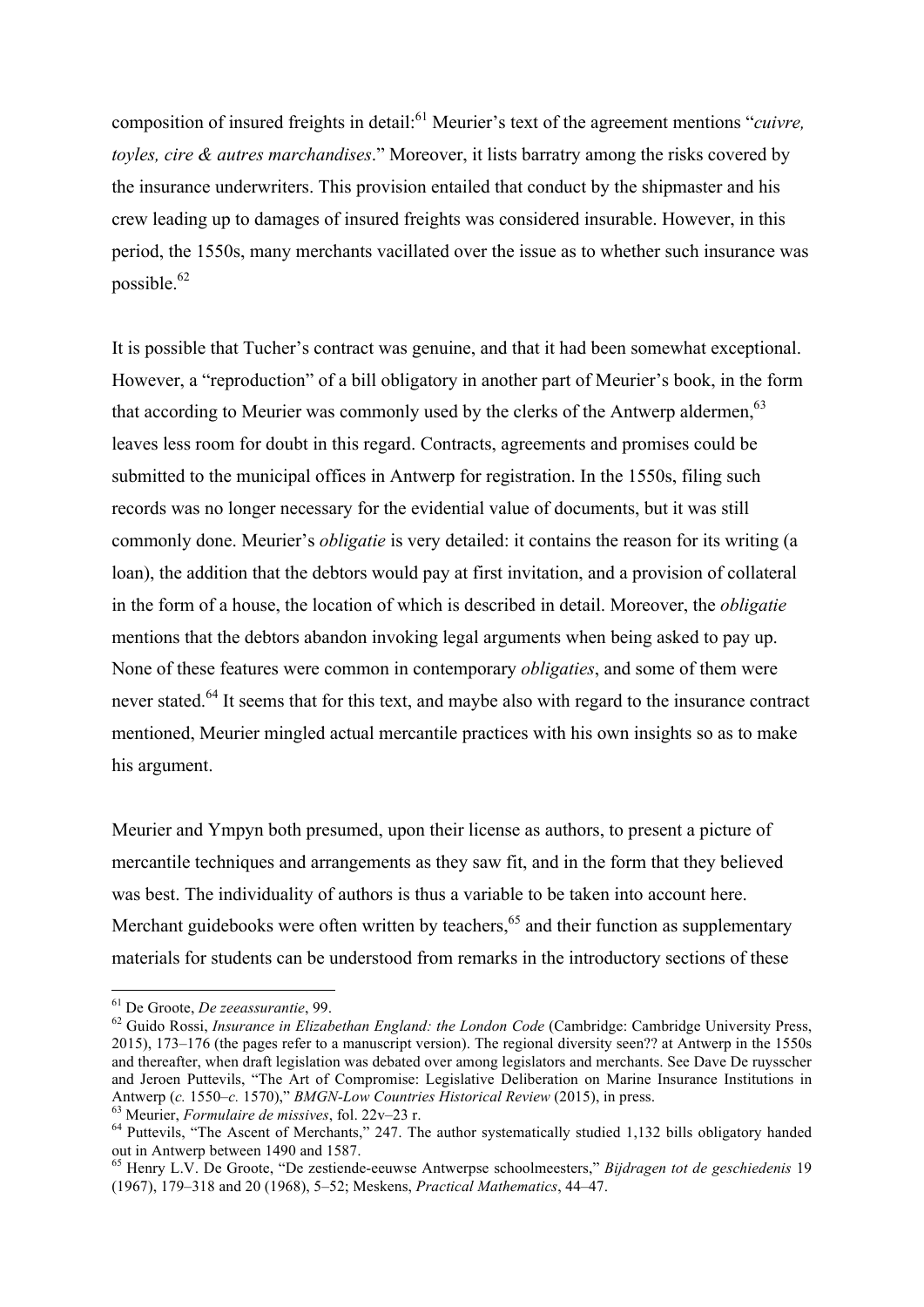manuals. It was commonly stressed, for example, that the author of the manual could be consulted with further questions and that he could provide personal assistance.<sup>66</sup> The promotional value of course books is not to be underestimated either. The common granting of printing privileges, for short periods of time (four to five years, with a monopoly and copyright for the printer) also points in the direction of "authorship."67

### 5. The Normative Value of Practice, Best Practices and Advice

Merchant manuals provided basic information on the outlines of contracts and arrangements that were used among merchants in Antwerp. Jan Ympyn, for example, distinguishes between different types of bills of exchange. He paraphrases Pacioli on the matter but in so doing also provides a blueprint for the applications of bills of exchange in practice.<sup>68</sup> Another example is Maarten van Dijck's 1591 *Chijferboeck* ("Book of numbers"), which lists questions of mathematics, but at the same time gives a very detailed overview of mercantile arrangements and of their possible use.<sup>69</sup> Examples of book entries in bookkeeping manuals not only served to teach the technique of bookkeeping, but also provided information as to mercantile contracts and how they should be practised. In his 1537 manual, Gielis van den Hoecke states that partnerships (*compagnieën*) are set up for a specific period of time (*metter tyt*) or with indeterminate duration (*sonder tyt*).<sup>70</sup> Similarly, a passage on future sales of grain (i.e. sales against prices fixed but payable in the future, for merchandise that is not yet available) in the above-mentioned *Tresoir* combines factual information on prices and best practices with data on the essentials of the arrangement. It mentions, for example, that a sum of money, called *stellegelt*, had to be paid in case the purported buyer withdrew from the future contract at around the projected time of delivery, because the market price was lower than the price that had earlier been agreed upon. $71$ 

 

<sup>66</sup> E.g. Valentin Mennher, *Buechhalten* (Antwerp, 1560), introduction "*warin ich jedem mit meiner hilff Personlichen kan dienen*."<br><sup>67</sup> Some of the writers of Antwerp-printed merchant guidebooks, such as Michiel Coignet, combined the

publication of bookkeeping treatises with the writing of manuals on instruments for seafaring and other purposes. See Meskens, *Practical Mathematics*, 122–130, 139–160.<br><sup>68</sup> Ympyn, *Nieuwe instructie*, fols. 13v–15v. Critical is De Roover, Jan Ympyn, 22–24.<br><sup>69</sup> Marten van den Dycke, *Chijferboeck, inhoudende veelderley sub* 

*dienende totter comenschappen ende andersins, seer nut ende profitelyck voor alle cooplieden van wat digniteyt conditie oft qualiteyt darse syn, ende beminders der selver vrijer consten* (Antwerp, 1591). <sup>70</sup> Cited in Jan A. Goris, *Étude sur les colonies méridionales* (Louvain: Uystpruyst, 1925), 105, note 3; and

Puttevils, "The Ascent of Merchants," 214.

<sup>71</sup> *Tresoir*, 193.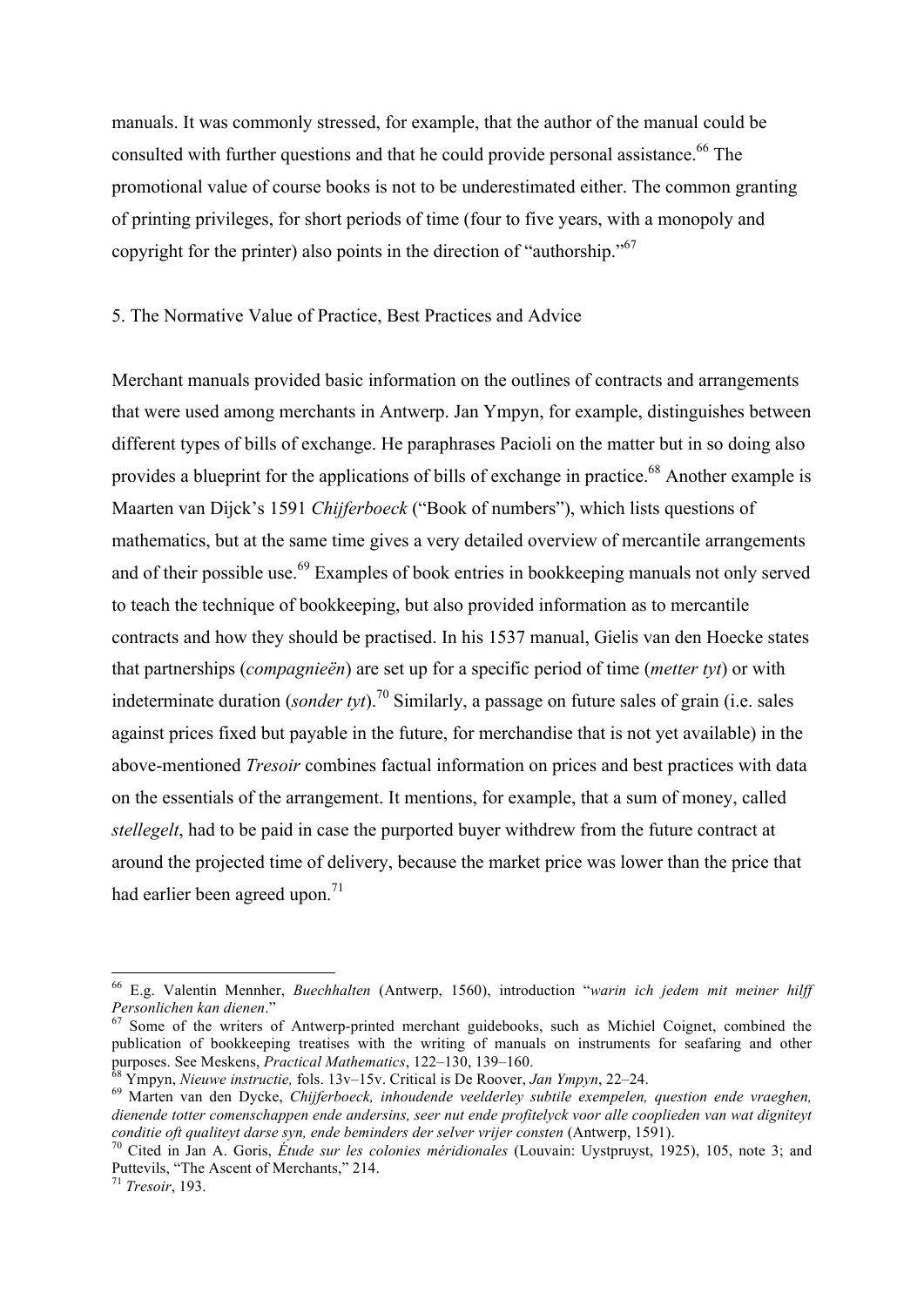Still, it would go too far to consider all of these references as indicating law. In sixteenthcentury Antwerp, law could take the form of official law, when rules were imposed with legislation or through the judgments of courts. Legislation comprised bylaws, statements and *turbe-*inquiries that were drafted or supervised by the administrators of the city, as well as princely ordinances. Moreover, law could be a custom, which was a repeated practice that was shared because it was felt that it had to be followed.<sup>72</sup> In theory, enforcement of customs could be informal (through exclusion from an organization, for example), but it could also happen by means of official sanctions. In that case the custom would have been acknowledged within the sphere of the official law.<sup>73</sup> Law is here defined as normative: it stipulates what is to be or can be done; it is mandatory in the sense that non-compliance or transgression of limits has group- or community-related and reputational consequences. From that perspective, the above-mentioned advice, guidelines and references to techniques and practice are not law, since they do not in any way impose or delimit conduct. Considering Ympyn's instructions against the backdrop of bookkeeping in the first half of the sixteenth century leads to the conclusion that he was presenting one method of double-entry bookkeeping, according to his own insights. Variation in the techniques presented, along with a lack of detailed regulation from the authorities, demonstrates that the contents of Ympyn's tract were not mandatory but merely informative and directive. The same can be said of Meurier's "examples" of mercantile documents, which do not always refer to practice, and thus lay outside the views shared among merchants trading in Antwerp.

The counter argument which could be taken against these arguments is that much of what these authors described was law, if one is prepared to expand upon what is understood under the concept of "law." Following on from the work of such scholars as Eugen Ehrlich and Lon Fuller, law might be defined in terms of conventions, of stable interactional expectations.<sup>74</sup> Such conventions may formulate conduct in negative ("do not") or positive terms, leaving open a choice ("if, it is possible to"). If resulting from a definition of law as consisting of

 $72$  On the sources of law in sixteenth-century Antwerp, see Dave De ruysscher, "From Usages of Merchants to Default Rules: Practices of Trade, *Ius Commune* and Urban Law in Early Modern Antwerp," *The Journal of Legal History* 33:1 (2012), 3–29, 5–8. <sup>73</sup> On possible overlap between official law and customs of merchants, see Dave De ruysscher, "Normative

Hybridity in Antwerp Marine Insurance (*c*. 1650–*c*. 1700)," in Seán Donlan and Dirk Heirbaut (eds.), *Legalities* 

<sup>&</sup>lt;sup>74</sup> Eugen Ehrlich, *Fundamental Principles of the Sociology of Law* (Cambridge, Mass.: Harvard University Press, 1936); Lon L. Fuller, "Human interaction and the law," *American Journal of Jurisprudence* 14 (1969), 1– 36 (custom and law in general arise from the stabilization of interacting expectancies so that conduct is directed by these expectancies).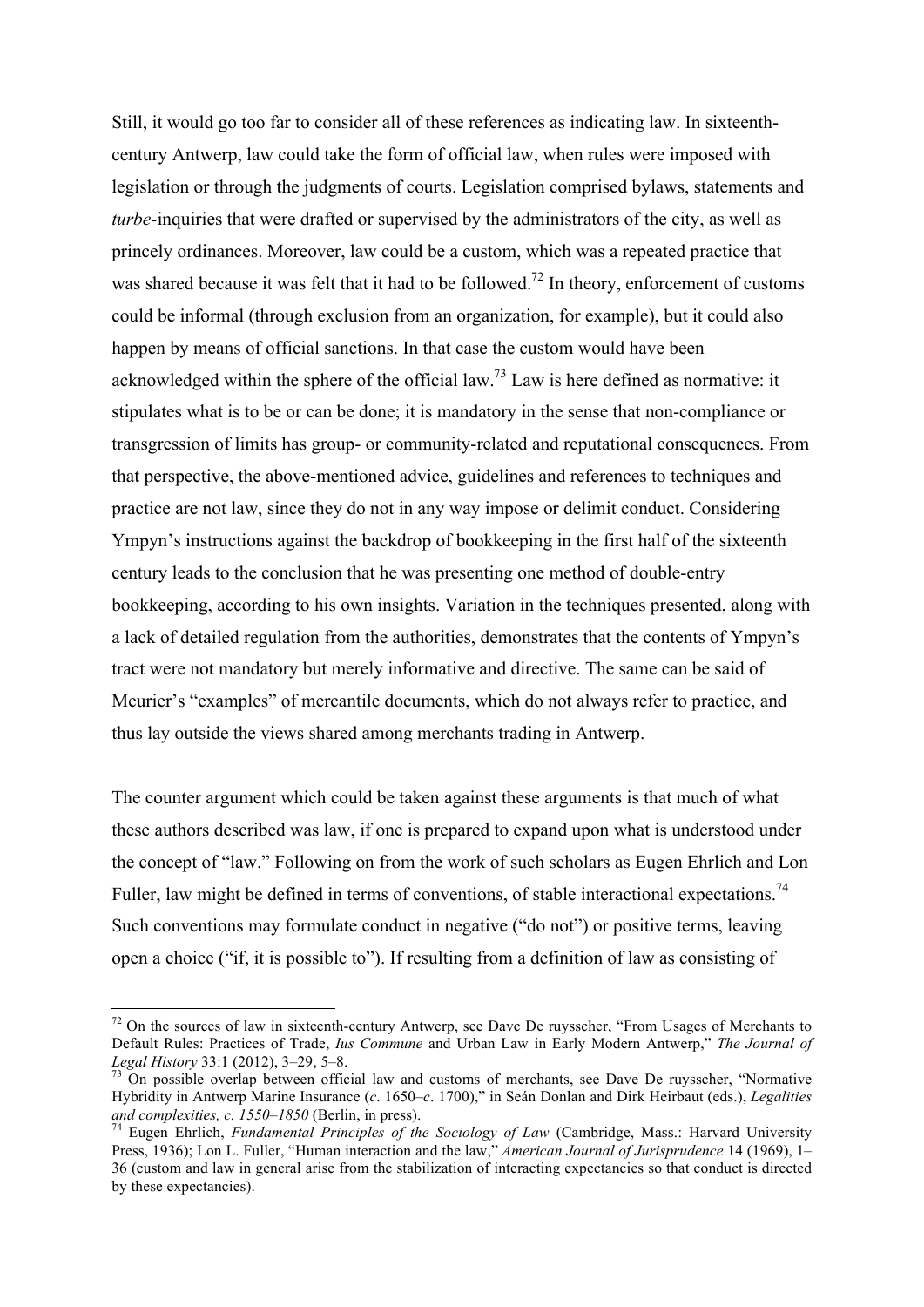conventions, then best practices and instructions regarding reputational harm do have the potential to be labelled as legal. Moreover, the fact that merchants were a recognized group within society, and were sometimes organized into associations, might argue for considering certain aspects of their interactions to be law.75 Nevertheless, what all these mentioned theories have in common is that, according to them, not all expectations are "stable" (Fuller) or apt to establish "common patterns of behaviour" (Ehrlich). Directions and instructions, therefore, are in themselves not sufficient to be labelled as law in this regard.

In order to qualify as law in the broader sense mentioned above, advice must reflect what merchants can expect from each other. Some of the mentioned data on mercantile contracts (e.g. *stellegelt*) indeed refers to practices that were known in the market and shared among traders. If the term *stellegelt* was mentioned in an agreement, it is fairly likely that merchants knew what this meant. In a situation where the buyer pulled out of a future contract, a sum had to be paid to the seller. For other data mentioned, as found in merchant guidebooks, legal contents in a broader sense are less obvious. This is because, for the aforementioned (broad) qualification as law, it must be determined whether the instructions found in these handbooks conformed with practice, and whether practice was so uniform and stable that it could be taken as being normative.

In this respect, it seems that not many mercantile conventions, in line with guidelines in instructional tracts, but also more generally speaking, existed. In court proceedings before the Municipal Court of Antwerp, advocates debating questions of mercantile arrangements very rarely referred to customs.<sup>76</sup> The same can be seen at so-called *turbe*-inquiries, which were organized by the aldermen-judges of Antwerp in order to state a rule of municipal law under the label of a (official) *consuetudo*. These sessions were examinations at which invited witnesses answered precise questions as to the conditions of an alleged *consuetudo*. Yet very few merchants were called upon to attend *turbe*-inquiries, even when the issue concerned mercantile contracts<sup>77</sup>

Granted, there was some pressure from legal professionals and administrators, but this was minimal. Merchants, along with their advocates, were not restrained in any way from

 $75$  Proponents of a *ius mercatorum* in this sense are, for example, Umberto Santarelli and Giovanni Cassandro.

<sup>&</sup>lt;sup>76</sup> See Dave De ruysscher, "L'interprétation des contrats commerciaux à Anvers (c. 1490–c. 1540)," in Boris Bernabé (ed.). L'interprétation du droit (Besancon. 2015, in the press).

<sup>&</sup>lt;sup>77</sup> I developed this argument in De ruysscher, "From Usages of Merchants to Default Rules," 3–29.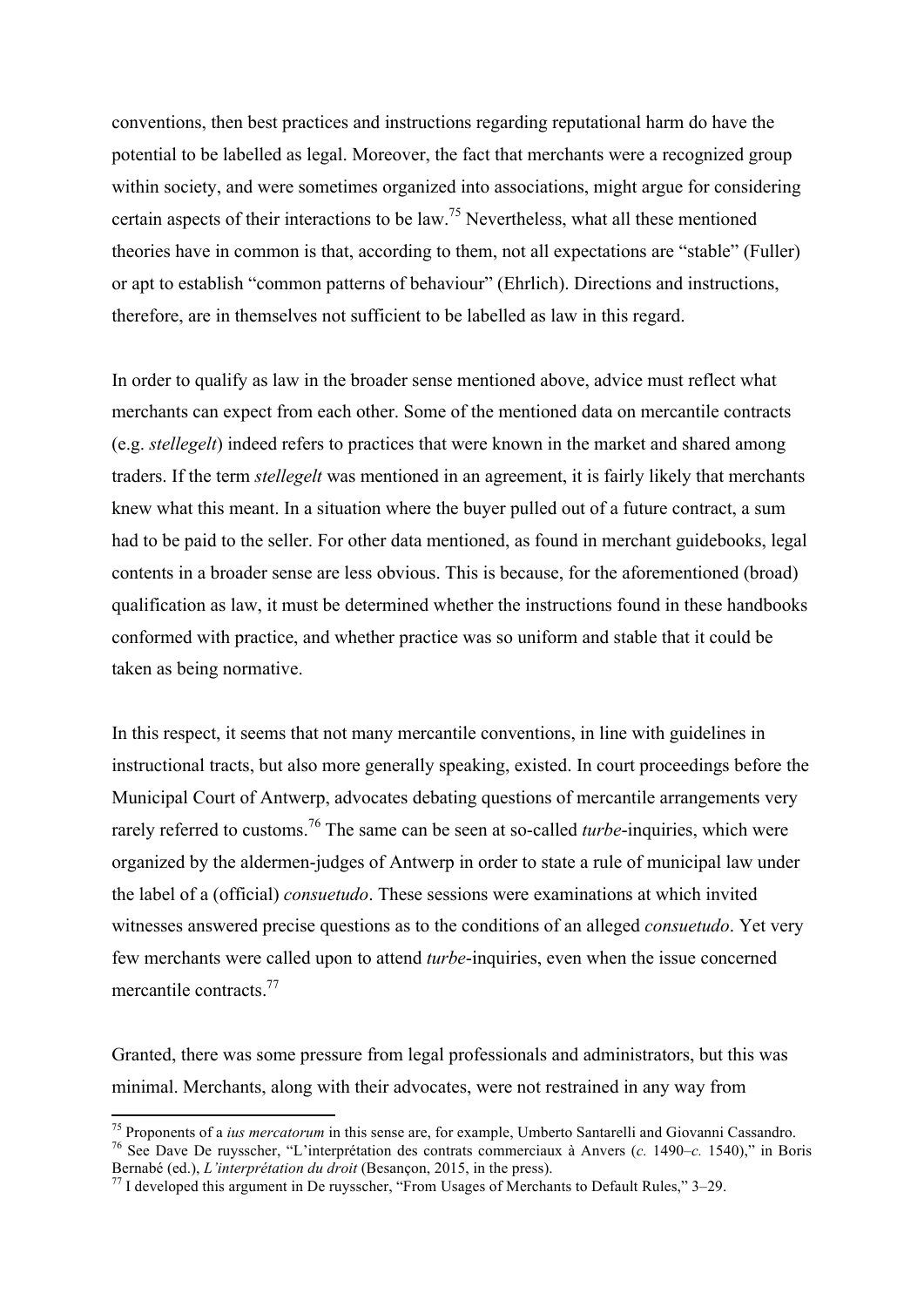bringing up mercantile customs. The procedural framework of rules that applied in the Municipal Court of Antwerp supported references to customs. According to the Romanocanonical norms that were applied in the Antwerp court, customs filled in gaps in contracts, and they had priority over rules that were found in academic doctrine. Only legislation, which during Antwerp's Golden Age was minimal for mercantile and other subjects, put contrary custom aside. Moreover, the threshold for speaking of a custom was very low, according to late medieval and early modern doctrine,: repeated practices were held to be normative (thus, valid and binding) if they were based on the implied consent as to their normativity (*tacitus consensus*) of a group of people.<sup>78</sup> Although advocates occasionally stretched the scope and contents of rules of academic and municipal law in order to make them encompass mercantile practice, it seems that this was not done often. Even the merchants testifying at Antwerp *turbe-*inquiries referred to mercantile norms as belonging to municipal law, and did not merely phrase them as customs of their own.<sup>79</sup> Moreover, upon close scrutiny, it has become clear that late medieval and sixteenth-century legal treatises and *consilia* list few customs relating to merchants and mercantile contracts.<sup>80</sup>

Even though more research is needed in this regard, it is not unlikely that merchants trading in sixteenth-century Antwerp and other cities and regions did not consider many practices to be normative – not even best practices or instructions referring to them. Maybe they did not need many conventions to do business. Correspondence might have gone a long way in detailing what was expected; trade was largely a matter of "facts and figures" as well. When disputes arose, the academic and local official law then provided more arguments than the few customs that existed among merchants. This was use of law *ex post*; yet even in that case, it is a fair estimate to state that before the end of the sixteenth century, lawsuits between merchants did not turn into debates over juristic issues very often.<sup>81</sup> *Ex ante* references to external law among merchants seems to have been even rarer. For most of the sixteenth

 

<sup>&</sup>lt;sup>78</sup> See footnote 5.<br><sup>79</sup> De ruysscher, "From Usages of Merchants to Default Rules," 26–28.<br><sup>80</sup> Ch. Donahue, "Medieval and Early Modern Lex Mercatoria: An Attempt at the Probatio Diabolica," *The Chicago Journal of International Law* 5 (2004), 21–38, 32 (referring to Straccha's *De Mercatura*, 1553); Carlos Petit, "Del vsvs mercatorvm al uso de comercio: Notas y textos sobre la costumbre mercantil," *Revista da Faculdade de Direito* 48 (2008), 7–38, 10, footnote 3 (referring to Pedro de Salazar, *De usu et consuetudine et de stilo curiae regalis*, 1579). In *consilia* written in the sixteenth-century Southern Low Countries, there are some references to customs of merchants, but one gains the impression from published *consilia* that they were not too abundant either. See Alain Wijffels, "Business Relations Between Merchants in Sixteenth-Century Practice-Orientated Civil Law Literature," in Vito Piergiovanni (ed.), *From lex mercatoria to commercial law* (Berlin: Duncker & Humblot, 2005), 255–290. <sup>81</sup> AMA, V1231–1242.